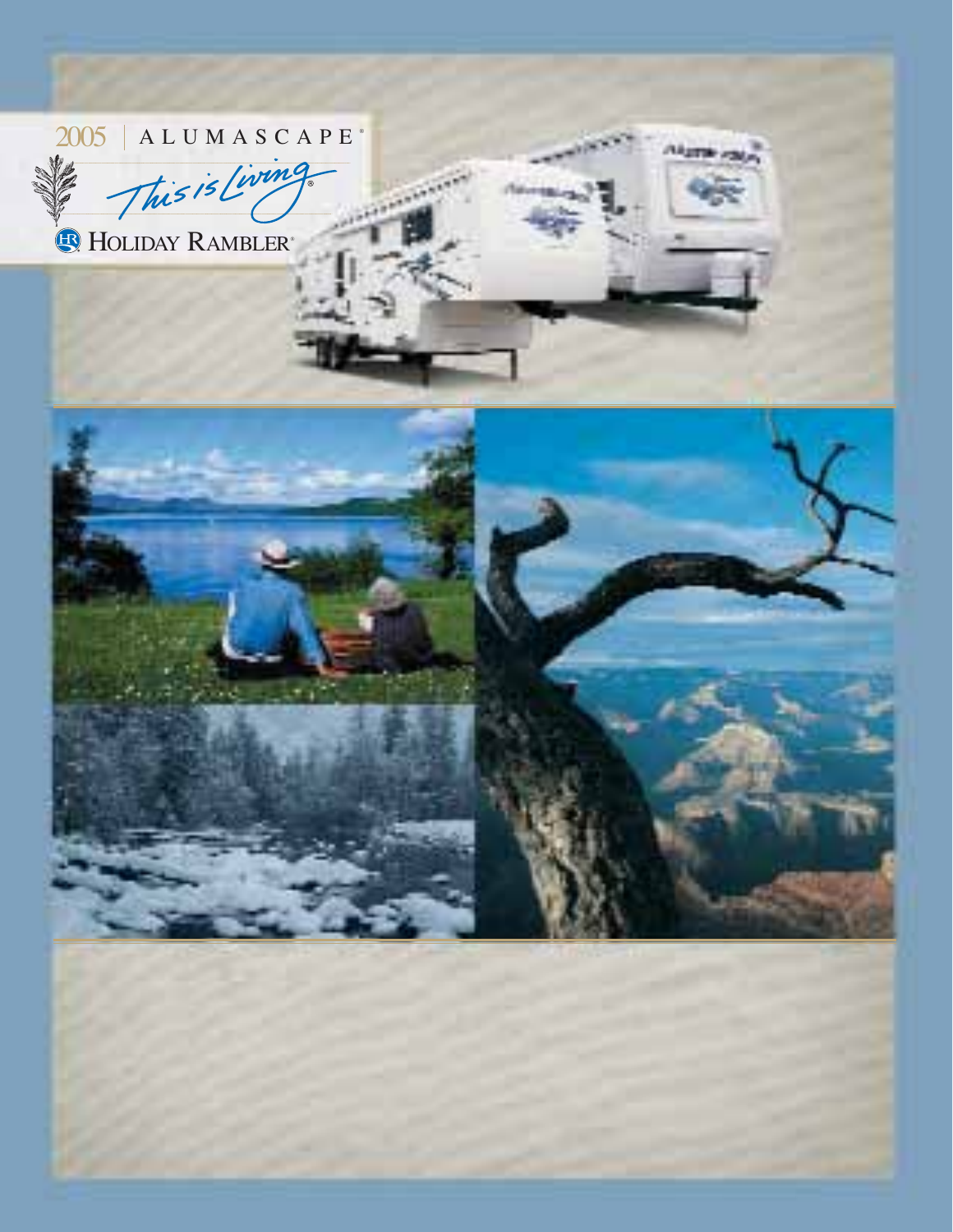This is Living

Fifty-one years. It's a proud reminder of our many accomplishments. After all, we were there from the start of an industry, and innovation by innovation we've led the way toward creating a rich and wonderful RV lifestyle.

Maybe it's not until you own a Holiday Rambler that you can truly feel the strength of our heritage. You'll feel it in the peace of mind you'll have knowing your family's in the safest RV on the road. You'll feel it in the quality of your experiences, thanks to the hundreds of conveniences we've developed. And you'll feel it when you realize you're free to roam throughout North America with confidence, knowing our network of support is with you every mile of the way.



So join us as we look forward to a new model year. For 2005, we're celebrating an exciting new lineup, full of more groundbreaking products and high-tech advances than ever.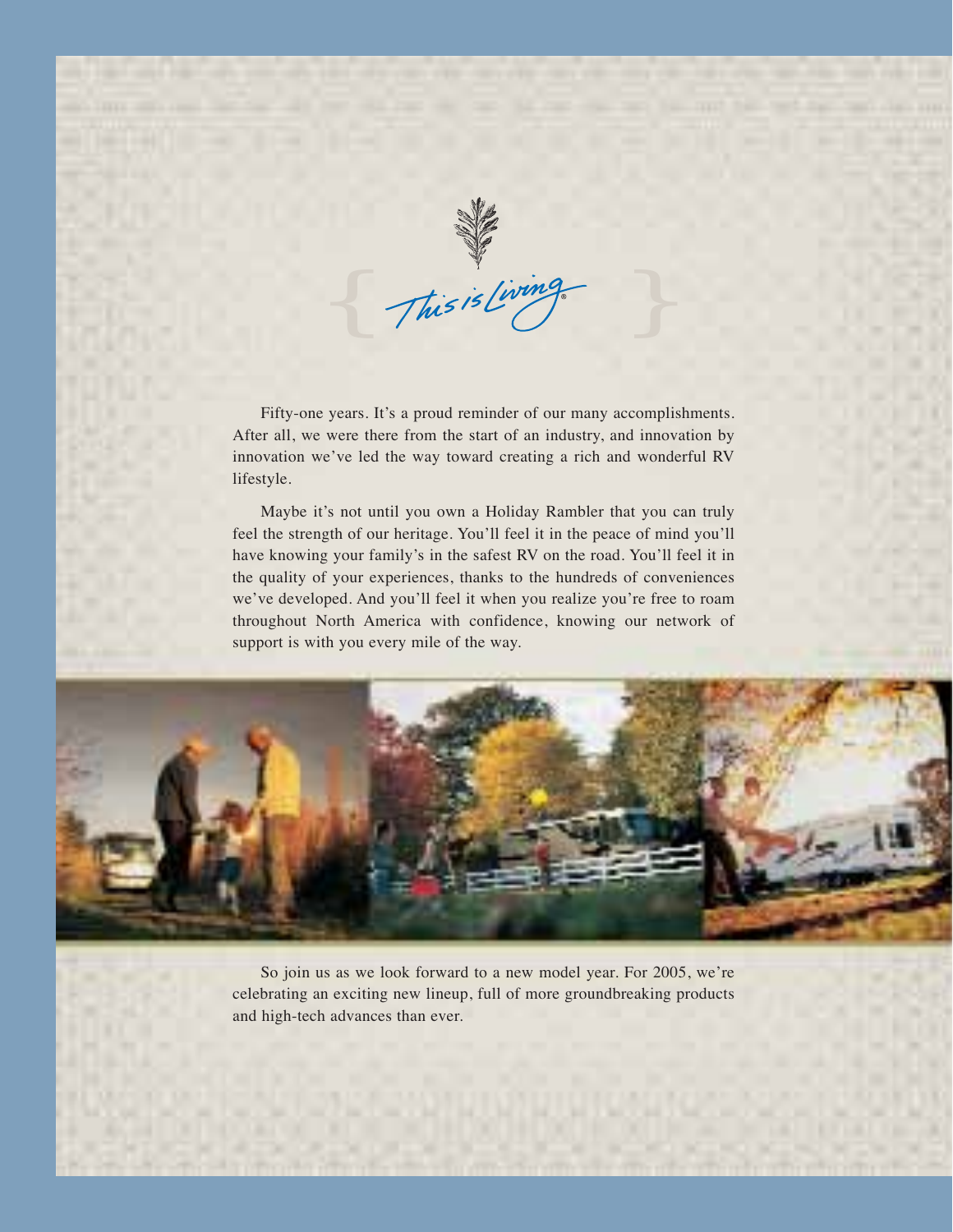

#### 2005 ALUMASCAPE

#### FROM OUR FAMILY TO YOURS.

If you're looking for the perfect RV for your family's adventures, consider the many benefits of joining the Holiday Rambler family. First of all, our 51 years of pioneering the RV lifestyle is unmatched in the industry — meaning you can count on us to be there every mile of the way. And the Alumascape is a great place to start. Whether you're interested in a fifth wheel or travel trailer, you'll find a wide range of innovative floorplans and a long list of exciting features. Making this your very best value on the road.

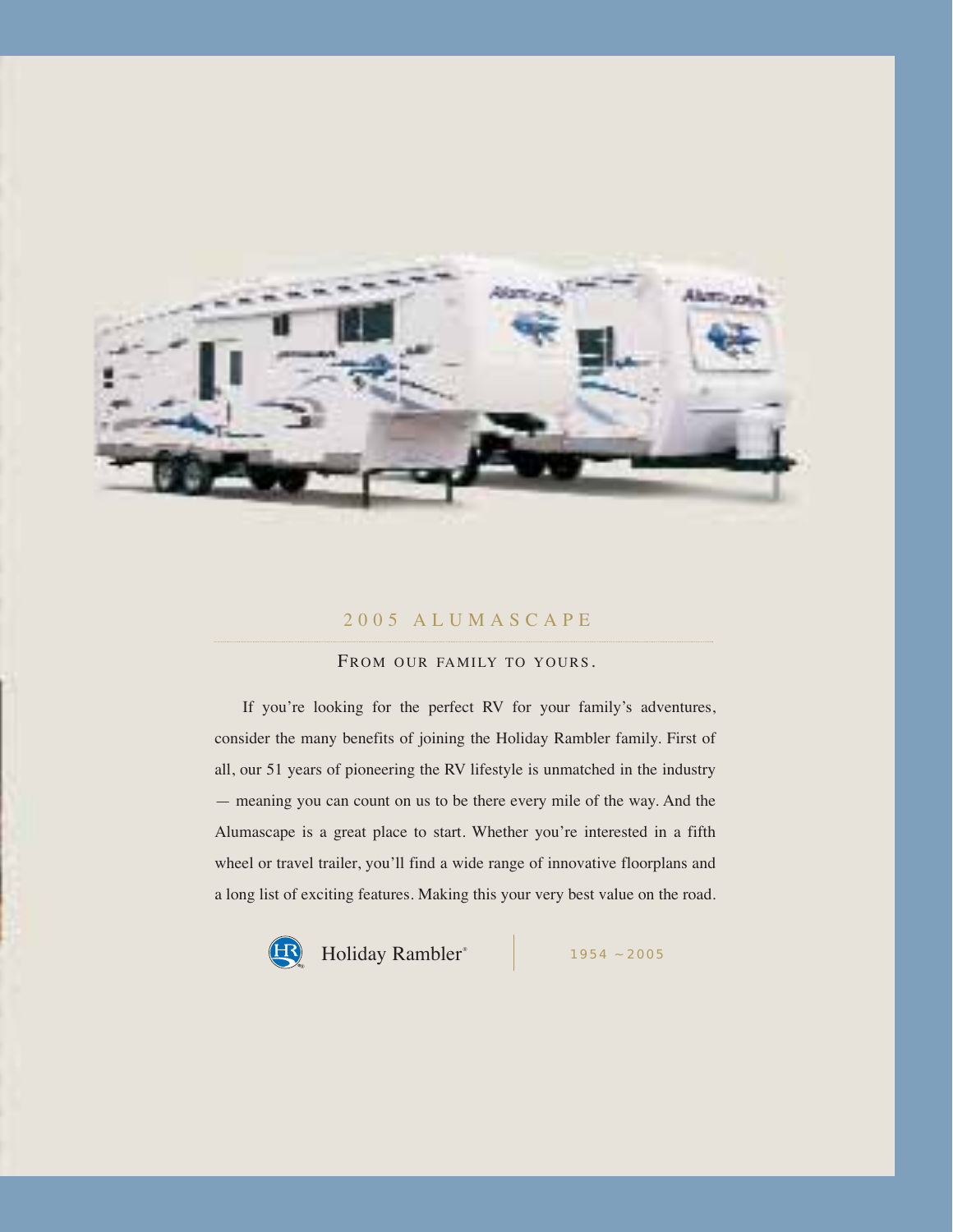## FIFTH WHEEL INTERIOR



ISLAND MULBERRY DECOR WITH VINTAGE OAK WOOD 29RKT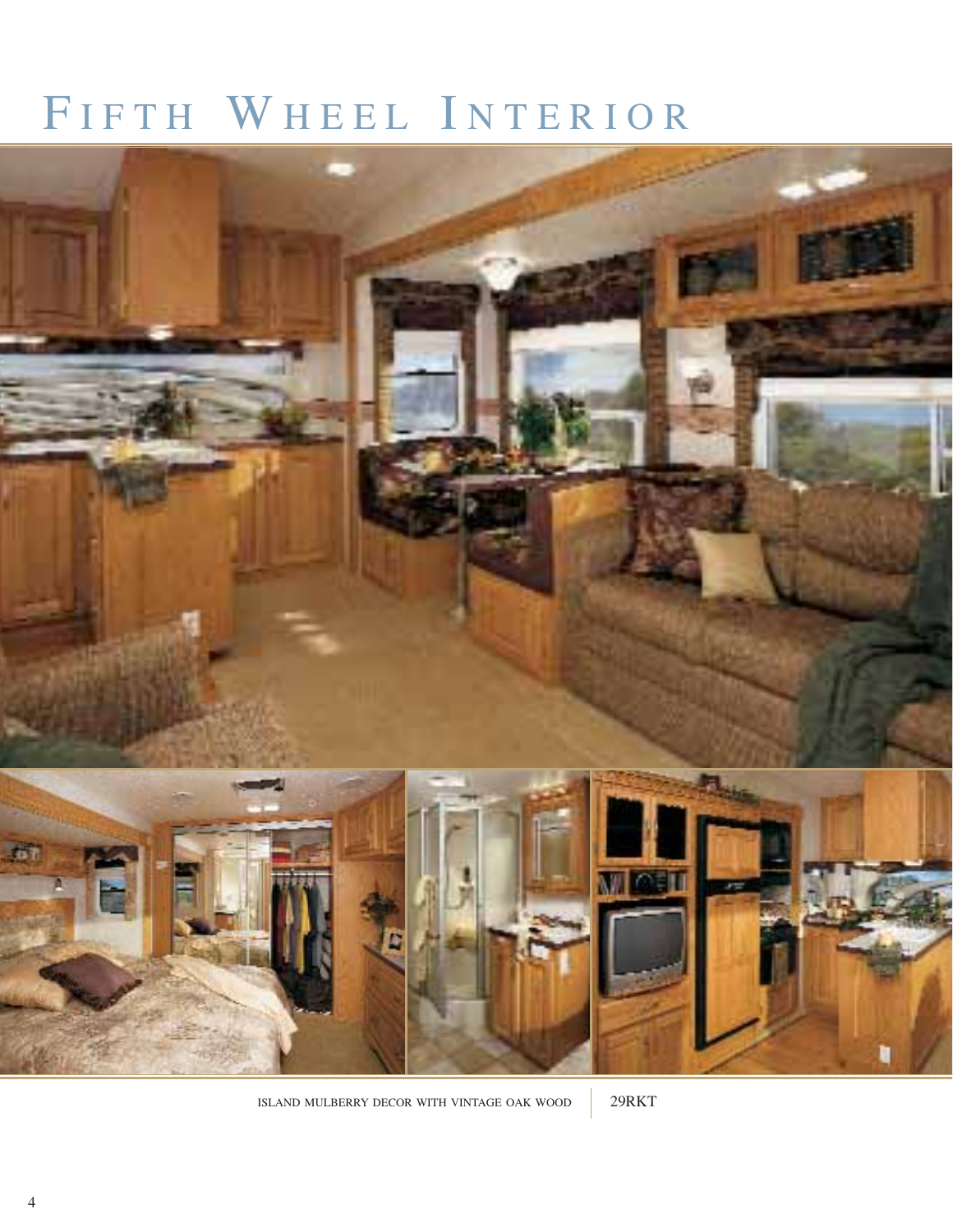![](_page_4_Picture_0.jpeg)

### THIS IS THE SIGNATURE OF A HOLIDAY RAMBLER.

Quality construction. Beautiful woodwork. Stylish, welcoming interiors. These are just a few of the ways you know you've entered a Holiday Rambler. And the 2005 Alumascape Fifth Wheel brings it home like never before. You'll find details like raised panel cabinet doors, brushed nickel hardware, decorative slide-out fascia and optional leaded glass overhead doors. In the dining area, you'll enjoy the cozy wood booth dinette with plush upholstery, laminate table top and handy underseat storage. Padded carpeting graces the living area and bedroom, while the kitchen, bathroom and entryway feature durable, worry-free linoleum.

Storage space is plentiful in the bedroom, including a chest of drawers and a large wardrobe closet with mirrored doors, shown bottom, left. In the bathroom, you'll have the convenience of an easy-to-clean one-piece shower with glass door, as well as roomy medicine cabinets in both the toilet and vanity areas.

At bottom, center, you can see a number of exciting features, including the TV option with swivel base and an entertainment center with smoked glass doors. The refrigerator blends beautifully into the decor with its raised panel door, and you'll enjoy the convenience of the large countertop workspace and roomy cabinet storage.

Altimour.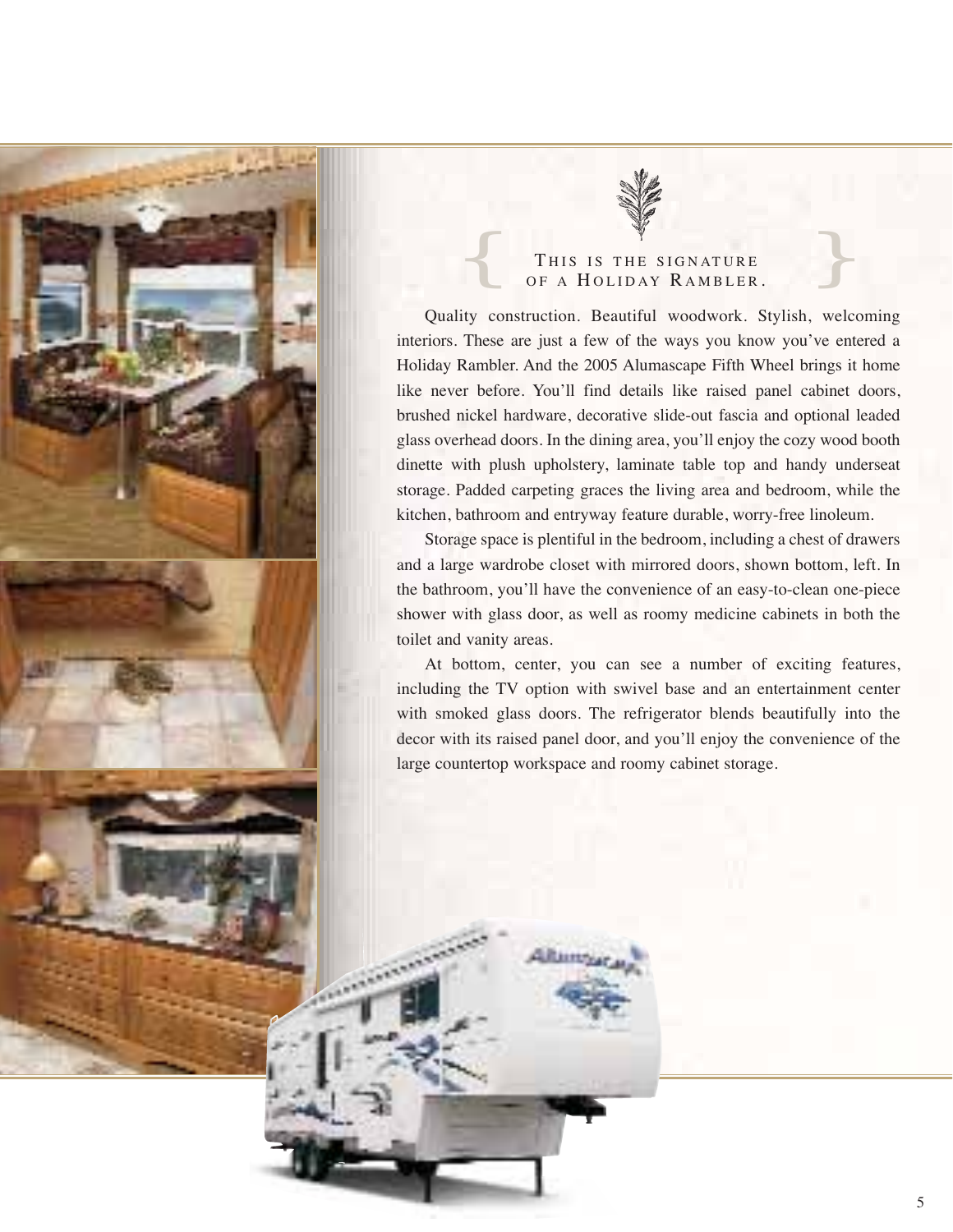### TRAVEL TRAILER INTERIOR

![](_page_5_Picture_1.jpeg)

### WE'VE SET THE STANDARD<br>FOR A GREAT VALUE.

Joining the Holiday Rambler family is easier than ever in the 2005 Alumascape Travel Trailer. This remarkable value makes no compromises when it comes to quality and features. As you take a closer look, you'll see the many details that set it apart from the crowd. Like the beautiful Vintage Oak cabinetry — with raised panel doors and stylish brushed nickel hardware. Below, right, you can see the roomy kitchen area, with high quality appliances, including a range with oven, a microwave and a refrigerator with raised panel door that blends seamlessly with the cabinets.

Throughout the travel trailer, you'll enjoy mini blinds with attractive window treatments, including padded valances and lambrequins in the living area. The bedroom features a queen bed with headboard, and on select floorplans it's flanked by nightstands and shirt closets, like the ones shown here. And in the dining area, you'll enjoy the cozy and versatile wood booth dinette with plush upholstery, laminate table top and handy underseat storage.

At top, left, you see the convenient combination tub/shower, available on most models. And the vanity features an attractive and worry-free laminate countertop with a Corian® accent edge and a backsplash. Other residential-style highlights this year include wider wall light switches and raised woodgrain six-panel passage doors, like the one shown here.

**Rifering** 

![](_page_5_Picture_6.jpeg)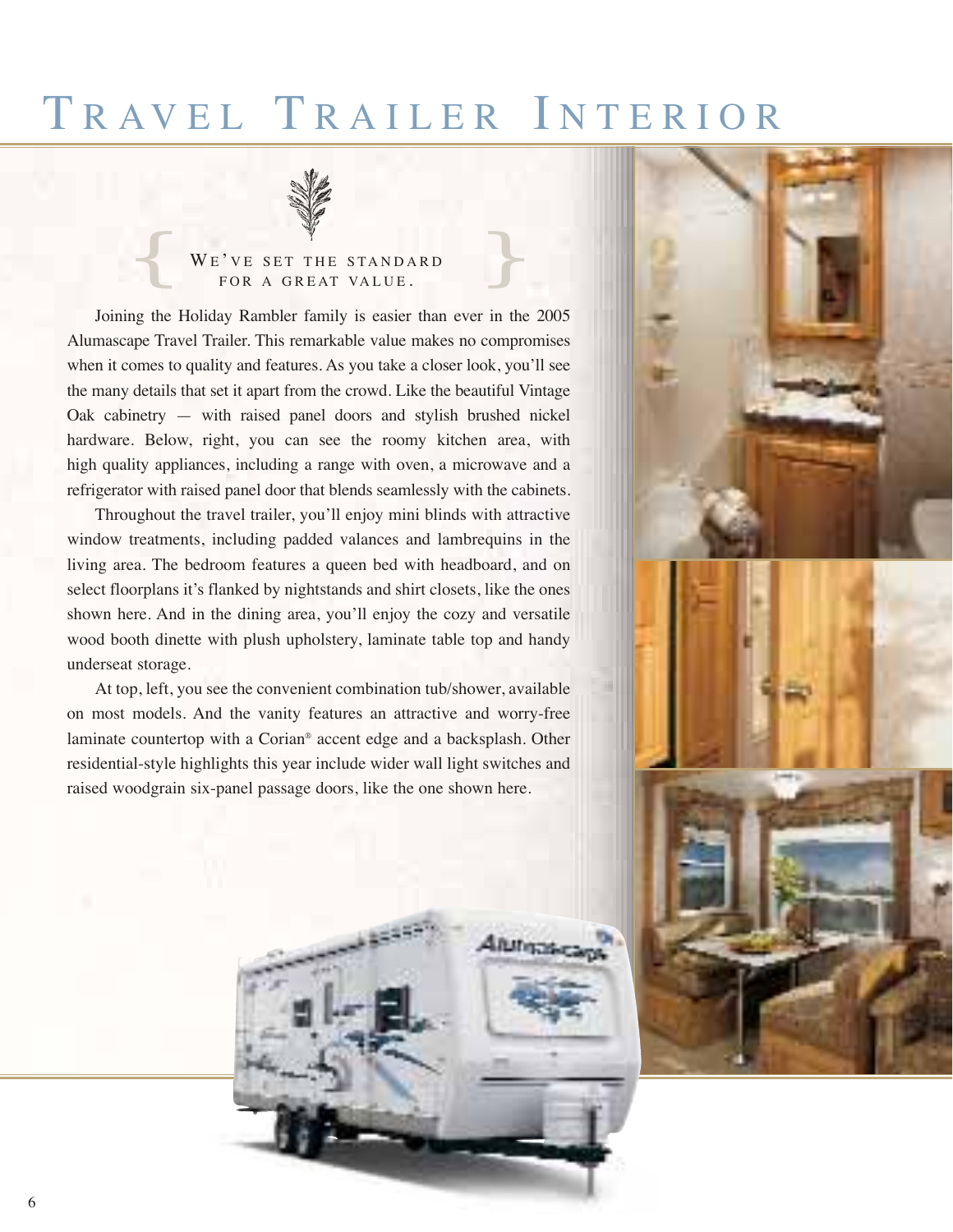![](_page_6_Picture_0.jpeg)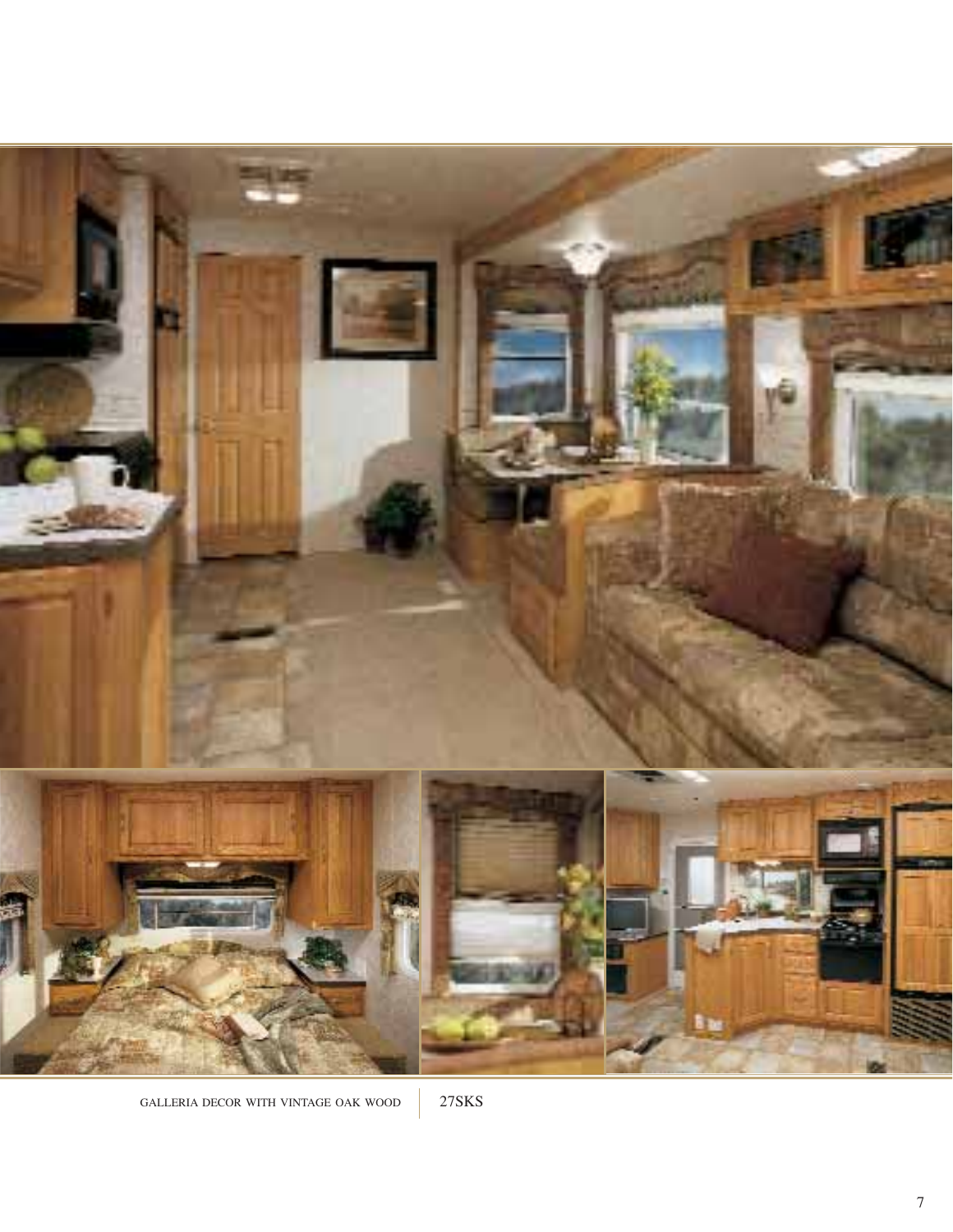$\sqrt{\frac{2005}{T R A V F I}}$  EXTERIOR COLORS • WOODS • FABRICS  $\left| \begin{array}{c} \text{FIFTH} \text{WHEEL} \end{array} \right|$ 

![](_page_7_Picture_1.jpeg)

### TRAVEL TRAILER

# CELEBRATING THE FREEDOM OF CHOICE. CELEBRATING THE FREEDOM OF CHOICE.

At Holiday Rambler, we're dedicated to giving you more ways to help you create the RV of your dreams. That's why the Alumascape Fifth Wheel and Travel Trailer feature a wide selection of exciting floorplans, with numerous furniture options to fit your lifestyle. In addition, our designers have created exquisite color and fabric combinations to give you the most beautiful interiors you'll find anywhere. Add to that the high-quality woodwork, and you'll truly have a home away from home.

![](_page_7_Picture_5.jpeg)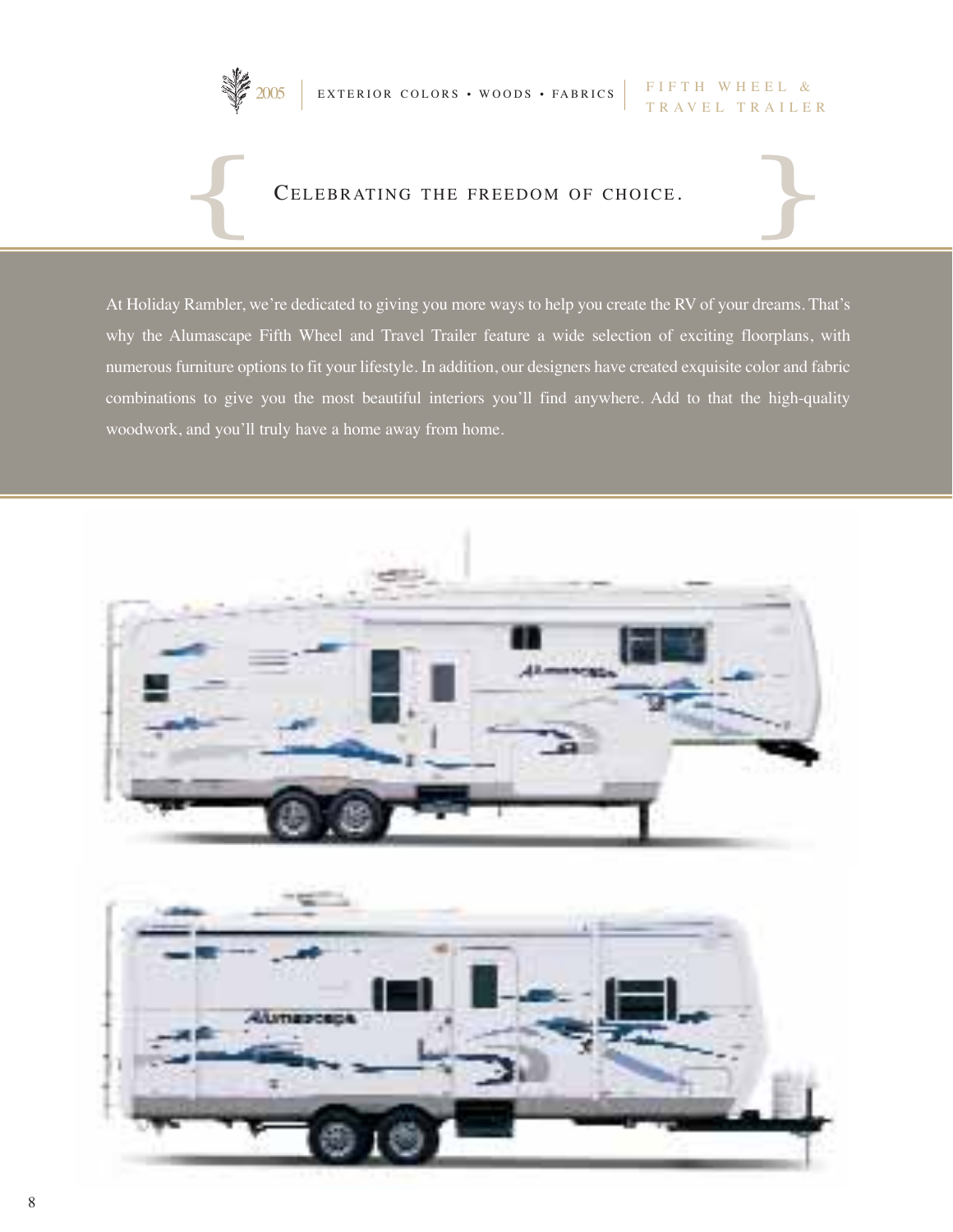![](_page_8_Picture_0.jpeg)

![](_page_8_Picture_1.jpeg)

Manufactured in, not added on. For added protection against stains, Dupont Teflon® soil repellant is applied to virtually all upholstery fabric during the finishing process for superior coverage.\*

\*Brand and application of upholstery fabric protection may vary depending on date recreational vehicle was manufactured.

![](_page_8_Picture_4.jpeg)

Vintage Oak

![](_page_8_Figure_6.jpeg)

**A** Sofa **B** Chair **C** Bedspread

**D** Carpet

![](_page_8_Picture_9.jpeg)

![](_page_8_Picture_11.jpeg)

MYSTIC SEAPORT SERITAGE SERITAGE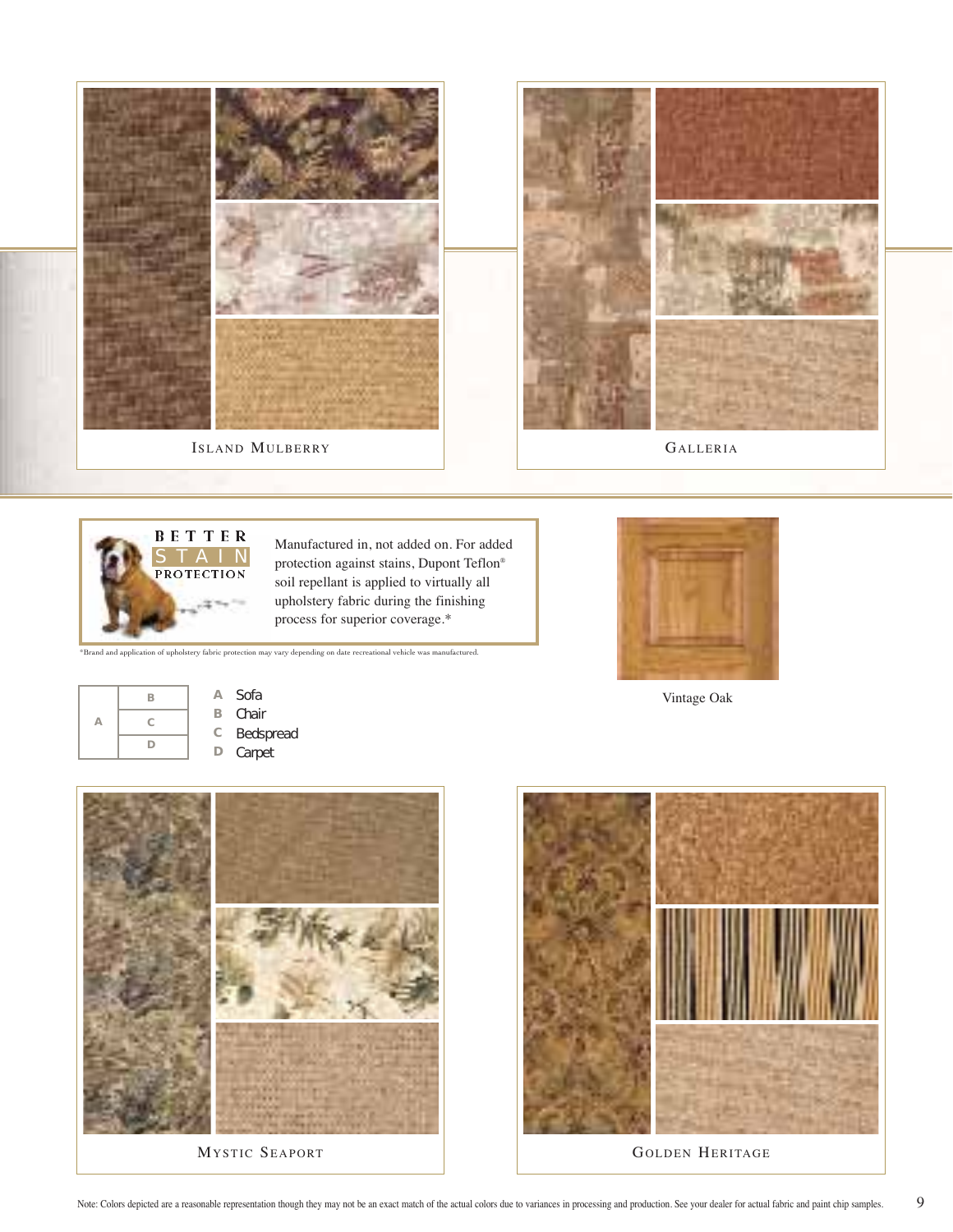![](_page_9_Picture_0.jpeg)

#### **CONSTRUCTION**

#### FIFTH WHEEL & TRAVEL TRAILER

#### ALUMAFRAME ® CONSTRUCTION SINCE 1966 :

The Alumascape features Holiday Rambler's exclusive Alumaframe® Superstructure. Our revolutionary system of aluminum H and C-Channel crossmembers runs the entire length of the unit, with double-welded intersections for added strength. This rigid design is both lighter and sturdier than wood or tubular aluminum frames — and much more reliable than butt-

welded or screwed joint designs. From dirt roads to potholes, you can count on Alumaframe<sup>®</sup> to handle the relentless stresses of the road and provide superior structural integrity for many years to come.

![](_page_9_Picture_6.jpeg)

Wood Aluminum (Butt-Welded) Alumaframe® (C-Channel)

![](_page_9_Picture_10.jpeg)

EXTERIOR STORAGE :

There's plenty of room to bring along all your gear in the exterior storage spaces.

![](_page_9_Picture_13.jpeg)

Test performed by an independent testing facility, February, 1999. Based on measurements taken every 15 minut

#### IT'S 101° OUTSIDE. DON'T LOSE YOUR COOL INSIDE.

How do you keep cool inside your RV when it's hot outside? Holiday Rambler has the answer, with our exclusive, multi-layer insulation concept. Just ask Charlie. It's his job to see how we stack up with the competition. He tested two forms of construction in a thermal chamber, one with our nine-layer roof and six-layer walls, the other with typical laminated RV construction. The result: the temperature in the competing test unit rose approximately 30 percent more per hour on average than in the Holiday Rambler test unit.\*

![](_page_9_Picture_17.jpeg)

![](_page_9_Picture_18.jpeg)

#### 9 - LAYER ROOF : (top to bottom)

- Peaked roof with BriteTEK™ roof material
- Luaun backer
- Thick, tapered bead foam insulation
- Aluminum double I-beam superstructure filled with fiberglass insulation
- Vapor barrier
- Structure foam: thermal insulative barrier
- Vapor barrier
- Luaun backer
- Vinyl ceiling

#### 6 - LAYER EXTERIOR WALL : (left to right)

- Smooth .040 aluminum is standard; high-gloss gel coat fiberglass is optional
- Interlocking C-Channel filled with 1-1/2" fiberglass insulation bonded in place so it doesn't sag or leave spaces uninsulated
- Vapor barrier
- Bead foam adds comfort, saves energy and provides a thermal insulative barrier
- Vapor barrier
- Interior paneling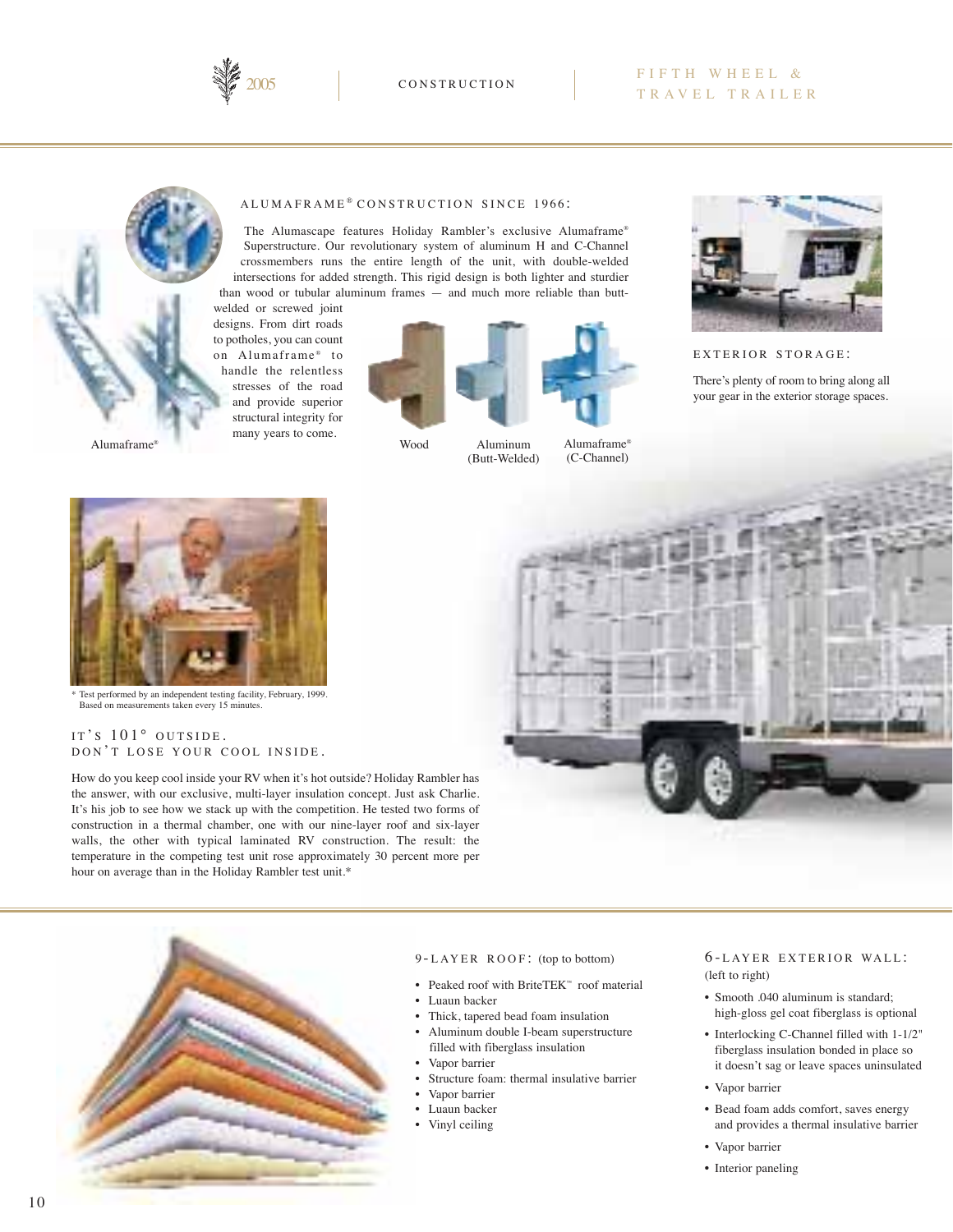![](_page_10_Picture_0.jpeg)

B

#### SLIDE - OUT:

When you get a Holiday Rambler, you can be sure the slide-out boxes are some of the strongest and most reliable you'll find anywhere. They feature our exclusive multi-layer construction to give you maximum insulation and to reduce the chance of warping, twisting or shifting. In addition, the actuator has a mechanical room lock that is built in, and there are adjustable built-in stops for in and out positions.

- A Bearing packs are bolted in 4 places, locking the gear and rack in place
- B A manual crank and extension rod comes standard with every unit, to serve as override if needed
- C Actuator motor is positioned to provide smoother movement and reduce twisting on the slide-out room

#### 6 - LAYER FLOOR : " WORKS IN THE BASEMENT "

A

 $\mathbf{C}$ 

The underside of your fifth wheel or travel trailer features a 6-layer floor and a fully enclosed, heated and protective underbelly. The underbelly encloses the wiring harness and fresh water tanks. It helps protect the fluids from freezing and improves the overall insulation of the coach. The underbelly's outer shell is made of rugged composite material that withstands damage from road debris. By smoothing out the undercarriage, the underbelly provides an unrestricted air flow that results in easier towing and improved gas mileage. In addition, the frame is coated with a rust-inhibiting paint.

![](_page_10_Picture_10.jpeg)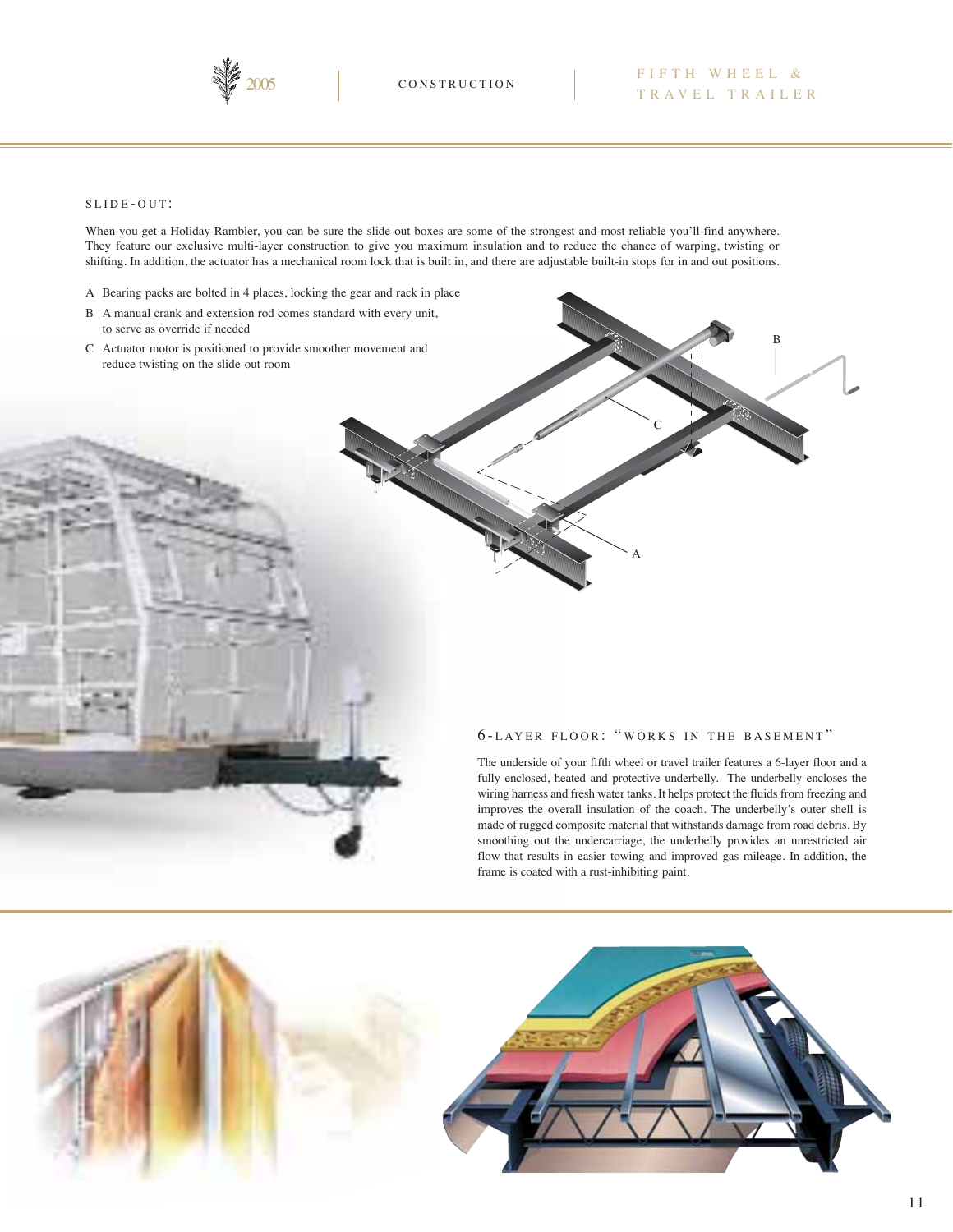![](_page_11_Picture_0.jpeg)

#### ALUMASCAPE FIFTH WHEEL

| Weights*                                      | 29RKT  | 30RKD  | <b>31SKD</b> | 31SKT  |
|-----------------------------------------------|--------|--------|--------------|--------|
| Gross Vehicle Weight Rating (Lbs.)            | 12,400 | 12,400 | 14,400       | 12,400 |
| Gross Vehicle Weight Rating (7,000 Lb. Axles) | N/A    | N/A    | N/A          | N/A    |
| Hitch Weight                                  | 2,248  | 2,140  | 1,740        | 1,587  |
| Axle(s) Weight                                | 5,200  | 5,200  | 6,000        | 5,200  |
| Unloaded Vehicle Weight                       | 9,733  | 9,380  | 9,340        | 9,618  |
| Net Carrying Capacity (NCC)                   | 2,667  | 3,020  | 5,060        | 2,782  |
| Net Carrying Capacity (7,000 Lb. Axles)       | N/A    | N/A    | N/A          | N/A    |
| <b>Tire Size</b>                              | 16"    | 16"    | 16"          | 16"    |
| Tire Size and Load Range (7,000 Lb. Axles)    | N/A    | N/A    | N/A          | N/A    |
| Tire Load Range                               | E      | E      | E            | E      |
|                                               |        |        |              |        |
| <b>Measurements</b>                           |        |        |              |        |
| Overall Length                                | 31'6'' | 32'6'' | 33' 10"      | 33'3"  |

| Overall Height (with A/C) | 1210" | 12!0" | 10170<br>L | 121L1<br>$\overline{L}$ |
|---------------------------|-------|-------|------------|-------------------------|
| Exterior Width            | 98"   | 98"   | 98"        | 98"                     |

| Tank Capacity**       |       |       |       |       |
|-----------------------|-------|-------|-------|-------|
| Water Heater (Gal.)** |       |       |       |       |
| Gray Tank (Gal.)**    | 40/40 | 40/40 | 40/40 | 40/40 |
| Black Tank (Gal.)**   | 40    | 40    | 40    | 40    |
| Fresh Tank (Gal.)**   | 50    | 50    | 50    | 50    |
| LP Tank (Gal.)***     | 30(2) | 30(2) | 30(2) | 30(2) |

| 32SKD  | 34RLT   | <b>35FLQ</b> | <b>35RLQ</b> | 35SKT   |
|--------|---------|--------------|--------------|---------|
| 12,400 | 14,400  | N/A          | N/A          | 14,400  |
| N/A    | 16,950  | 16,950       | 16,950       | 16,950  |
| 2,200  | 2.170   | 2.410        | 2.130        | 2.110   |
| 5,200  | 6,000   | 7.000        | 7,000        | 6,000   |
| 9.470  | 10,400  | 11,000       | 11,150       | 10,570  |
| 2.930  | 4,000   | N/A          | 5,800        | 3,830   |
| N/A    | TBD     | 5,950        | 5,800        | TBD     |
| 16"    | 16"     | 16"          | 16"          | 16"     |
| F      | F       | G            | G            | F       |
| N/A    | $16"$ G | $16"$ G      | $16"$ G      | $16"$ G |
|        |         |              |              |         |

| <b>Measurements</b>       |             |             |           |             |        |
|---------------------------|-------------|-------------|-----------|-------------|--------|
| Overall Length            | 33' 10"     | 35'10"      | 36'10"    | 36'10"      | 36'10" |
| Overall Height (with A/C) | $12'$ $7''$ | $12'$ $10"$ | $12'$ 10" | $12'$ $9''$ | 12'9'' |
| <b>Exterior Width</b>     | 98'         | 98"         | 98"       | 98"         | 98"    |

| Tank Capacity**       |       |       |       |       |       |
|-----------------------|-------|-------|-------|-------|-------|
| Water Heater (Gal.)** |       |       |       |       |       |
| Gray Tank (Gal.)**    | 40/40 | 40/40 | 40/40 | 40/40 | 40/40 |
| Black Tank (Gal.)**   | 40    | 40    | 40    | 40    | 40    |
| Fresh Tank (Gal.)**   | 50    | 50    | 50    | 50    | 50    |
| LP Tank (Gal.)***     | 30(2) | 30(2) | 30(2) | 30(2) | 30(2) |

\* Towing capacity is limited by GCWR; your vehicle's towing capacity is the difference between the GCWR and the actual vehicle weight, including all water, fuel, passengers and cargo.<br>Your towed vehicle should be equipped \*\* Variances in the fabrication and installation of the tanks may cause the actual 'usable capacity' to be greater or less than the capacities designated above.

\*\*\* Actual filled LP capacity is 80% of listing due to safety shut-off required on tank.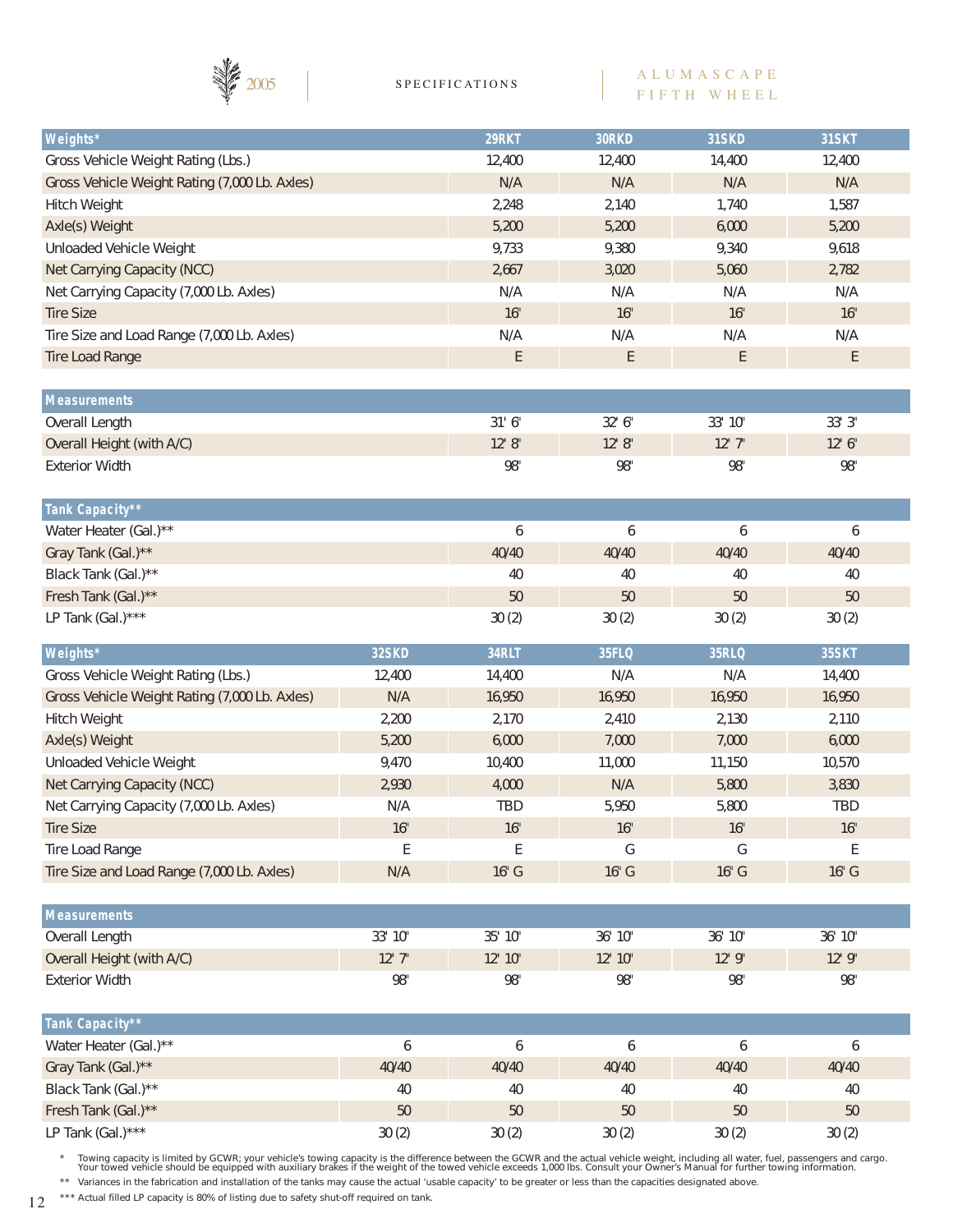![](_page_12_Picture_0.jpeg)

![](_page_12_Figure_3.jpeg)

![](_page_12_Figure_4.jpeg)

![](_page_12_Figure_5.jpeg)

![](_page_12_Figure_6.jpeg)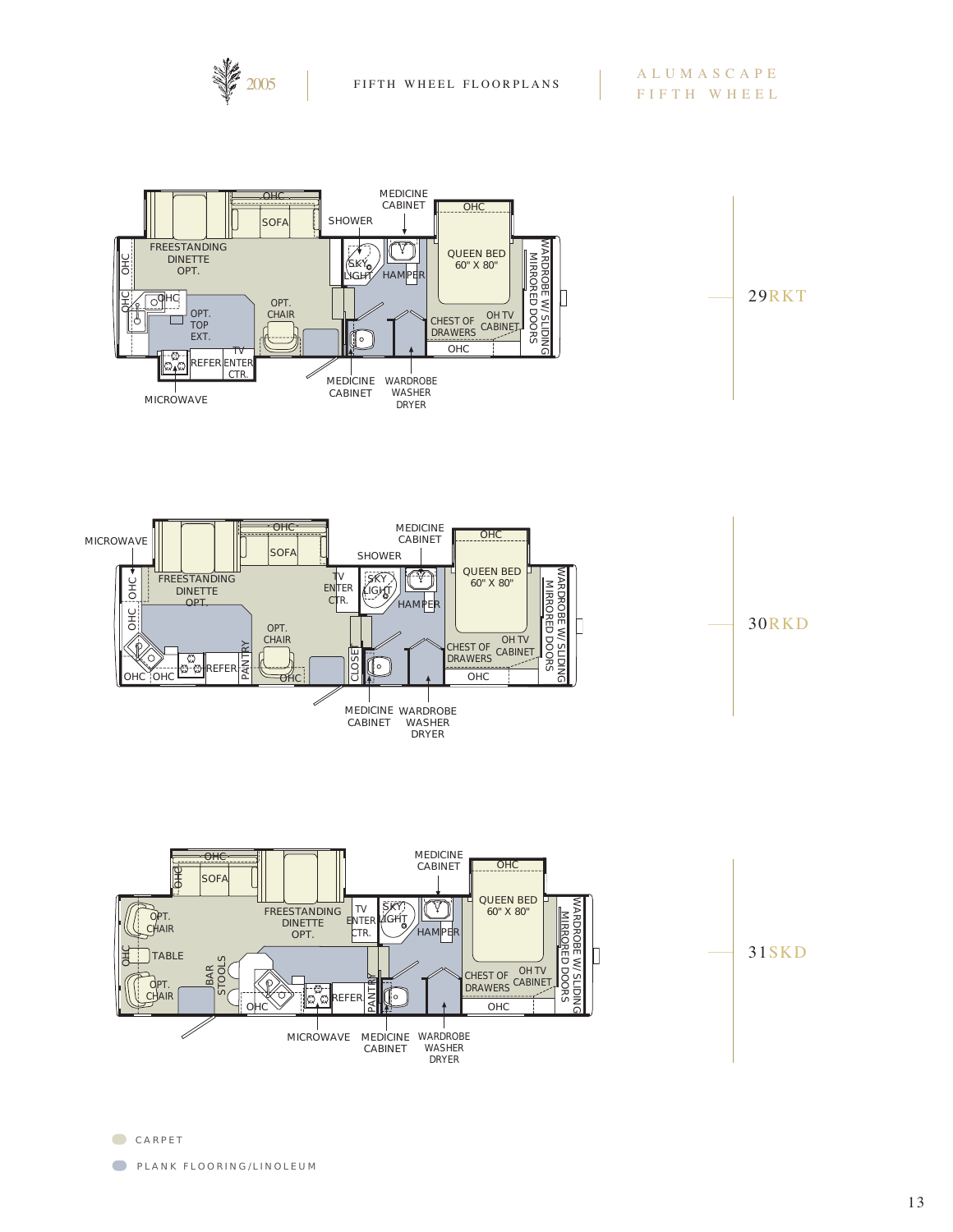![](_page_13_Picture_0.jpeg)

![](_page_13_Figure_3.jpeg)

![](_page_13_Figure_4.jpeg)

![](_page_13_Figure_5.jpeg)

CARPET

**PLANK FLOORING/LINOLEUM**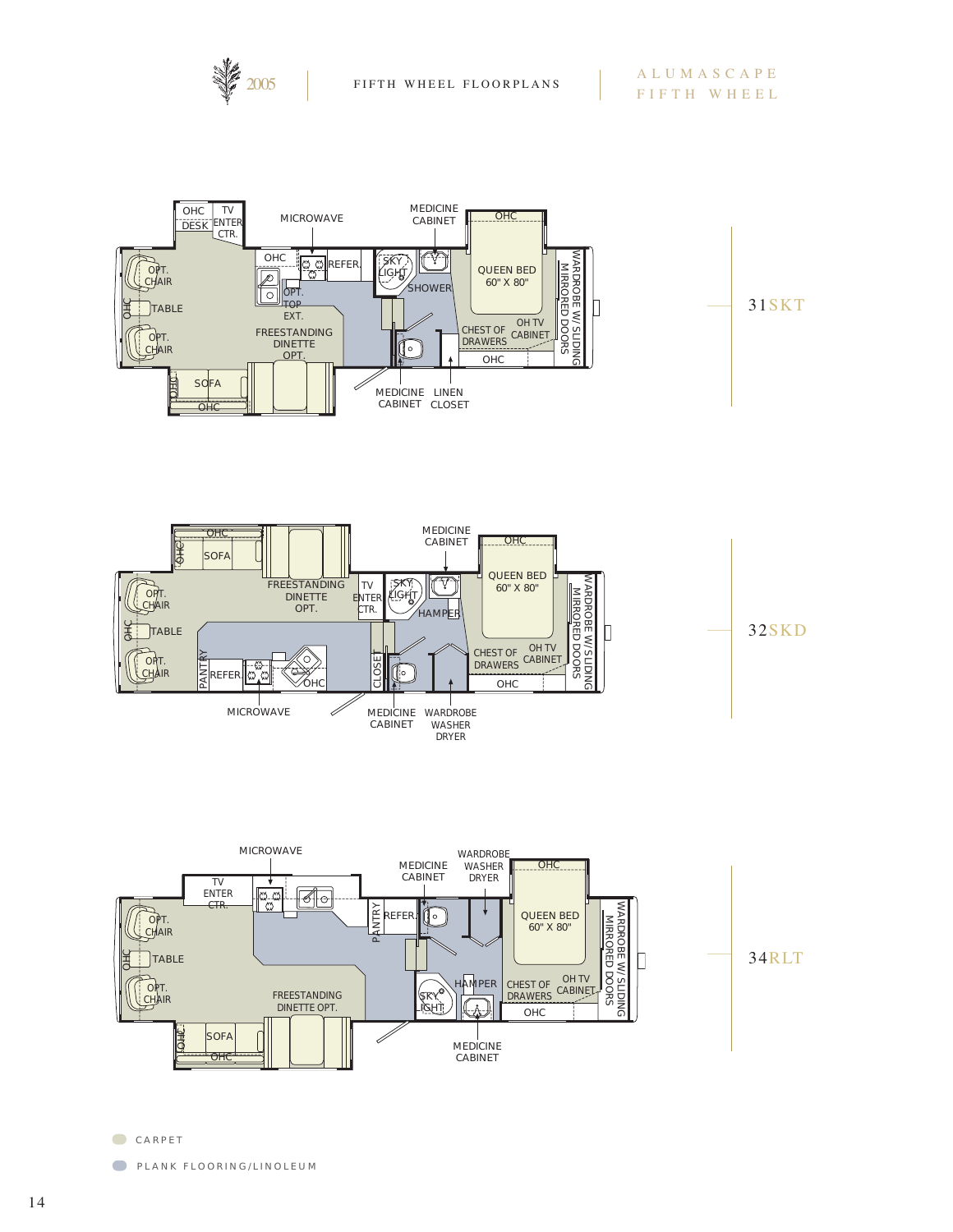![](_page_14_Picture_0.jpeg)

![](_page_14_Figure_3.jpeg)

![](_page_14_Figure_4.jpeg)

**CARPET** 

**PLANK FLOORING/LINOLEUM**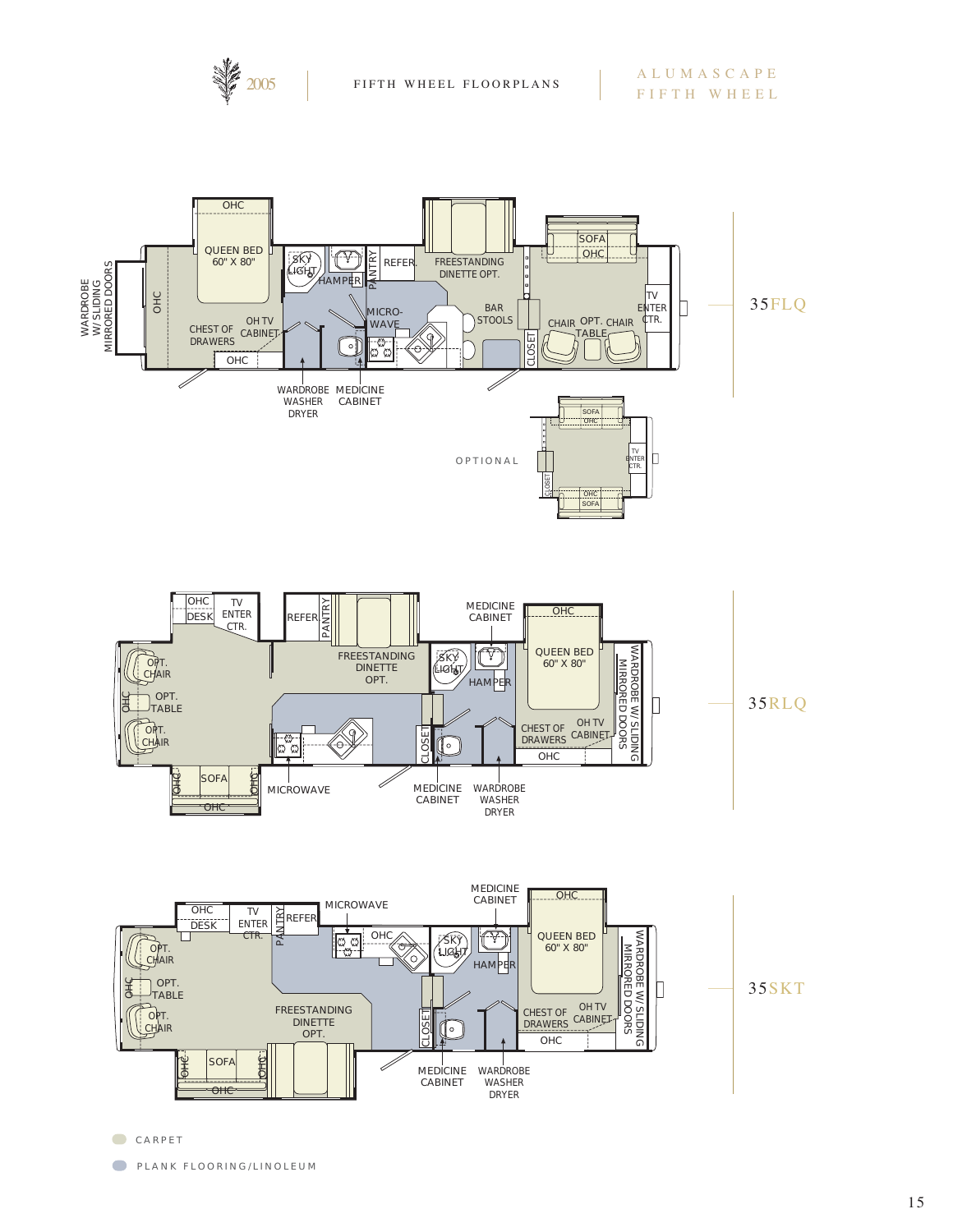![](_page_15_Picture_0.jpeg)

2005 | TRAVEL TRAILER SPECIFICATIONS

#### ALUMASCAPE TRAVEL TRAILER

| Weights*                           | 27SKS            | 28SKS        | 29FKS  | 30FKS  |
|------------------------------------|------------------|--------------|--------|--------|
| Gross Vehicle Weight Rating (Lbs.) | 11,000           | 11,000       | 11,000 | 11,000 |
| <b>Hitch Weight</b>                | 900              | 960          | 1,050  | 1,140  |
| Axle(s) Weight                     | 5,200            | 5,200        | 5,200  | 5,200  |
| <b>Unloaded Vehicle Weight</b>     | 6,420            | 6,760        | 6,760  | 7,120  |
| Net Carrying Capacity (NCC)        | 4,580            | 4,240        | 4,240  | 3,880  |
| <b>Tire Size</b>                   | 15"              | 15"          | 15"    | 15"    |
| Tire Load Range                    | D                | D            | D      | D      |
| <b>Measurements</b>                |                  |              |        |        |
| Overall Length                     | 28' 9"           | 30'1"        | 30'1"  | 31'9'' |
| Overall Height (with A/C)          | 11'3''           | 11'3''       | 11'3'' | 11'3'' |
| <b>Exterior Width</b>              | 98"              | 98"          | 98"    | 98"    |
| Tank Capacity**                    |                  |              |        |        |
| Water Heater (Gal.)**              | 6                | 6            | 6      | 6      |
| Gray Tank (Gal.)**                 | 40/40            | 40/40        | 40/40  | 40/40  |
| Black Tank (Gal.)**                | 40               | 40           | $40\,$ | 40     |
| Fresh Tank (Gal.)**                | 50               | 50           | 50     | 50     |
| LP Tank (Gal.)***                  | 30(2)            | 30(2)        | 30(2)  | 30(2)  |
| Weights*                           | <b>30SKS</b>     | <b>31CKS</b> | 32FKD  | 34SKD  |
| Gross Vehicle Weight Rating (Lbs.) | 11,000           | 11,000       | 11,000 | 11,000 |
| <b>Hitch Weight</b>                | 950              | 720          | 1,420  | 1,040  |
| Axle(s) Weight                     | 5,200            | 5,200        | 5,200  | 5,200  |
| <b>Unloaded Vehicle Weight</b>     | 6,750            | 7,040        | 8,090  | 8,110  |
| Net Carrying Capacity (NCC)        | 4,250            | 3,960        | 2,910  | 2,890  |
| <b>Tire Size</b>                   | 15"              | 15"          | 15"    | 15"    |
| Tire Load Range                    | D                | D            | D      | D      |
| <b>Measurements</b>                |                  |              |        |        |
| Overall Length                     | 31'1''           | 32' 4"       | 33'5'' | $35"$  |
| Overall Height (with A/C)          | 11'3''           | 11'3"        | 11'3"  | 11'3'' |
| <b>Exterior Width</b>              | 98"              | 98"          | 98"    | 98"    |
| Tank Capacity**                    |                  |              |        |        |
| Water Heater (Gal.)**              | $\boldsymbol{6}$ | 6            | 6      | 6      |
| Gray Tank (Gal.)**                 | 40/40            | 40/40        | 40/40  | 40/40  |
|                                    |                  |              |        |        |
| Black Tank (Gal.)**                | 40               | 40           | 40     | 40     |
| Fresh Tank (Gal.)**                | 50               | $50\,$       | $50\,$ | $50\,$ |
| LP Tank (Gal.)***                  | 30(2)            | 30(2)        | 30(2)  | 30(2)  |

\* Towing capacity is limited by GCWR; your vehicle's towing capacity is the difference between the GCWR and the actual vehicle weight, including all water, fuel, passengers and cargo.<br>Your towed vehicle should be equipped

\*\* Variances in the fabrication and installation of the tanks may cause the actual "usable capacity" to be greater or less than the capacities designated above.

\*\*\* Actual filled LP capacity is 80% of listing due to safety shut-off required on tank.

Component part and appliance manufacturers issue limited warranties covering those portions of the recreational vehicle not covered by the Limited Warranties issued by the Monaco Coach Corporation companies. To learn more

Due to the large variety of options and floorplan arrangements available to our customers, actual weights for each unit can differ significantly. Holiday Rambler provides a weight sticker on each unit we produce which incl

The information printed in this brochure reflects product design, fabrication, and component parts at the date of printing. The manufacturer reserves the right, at any time to both components performance in information pri

While the color of the towable's exterior and the interior fabrics depicted in this sales brochure are fair and reasonable depictions, the colors depicted may not be an exact match of the actual colors because of the varia

The actual overall length of the recreational vehicle may differ from that indicated in the brochure due to variances in the manufacturing process and/or installed components. The actual length may be greater or less than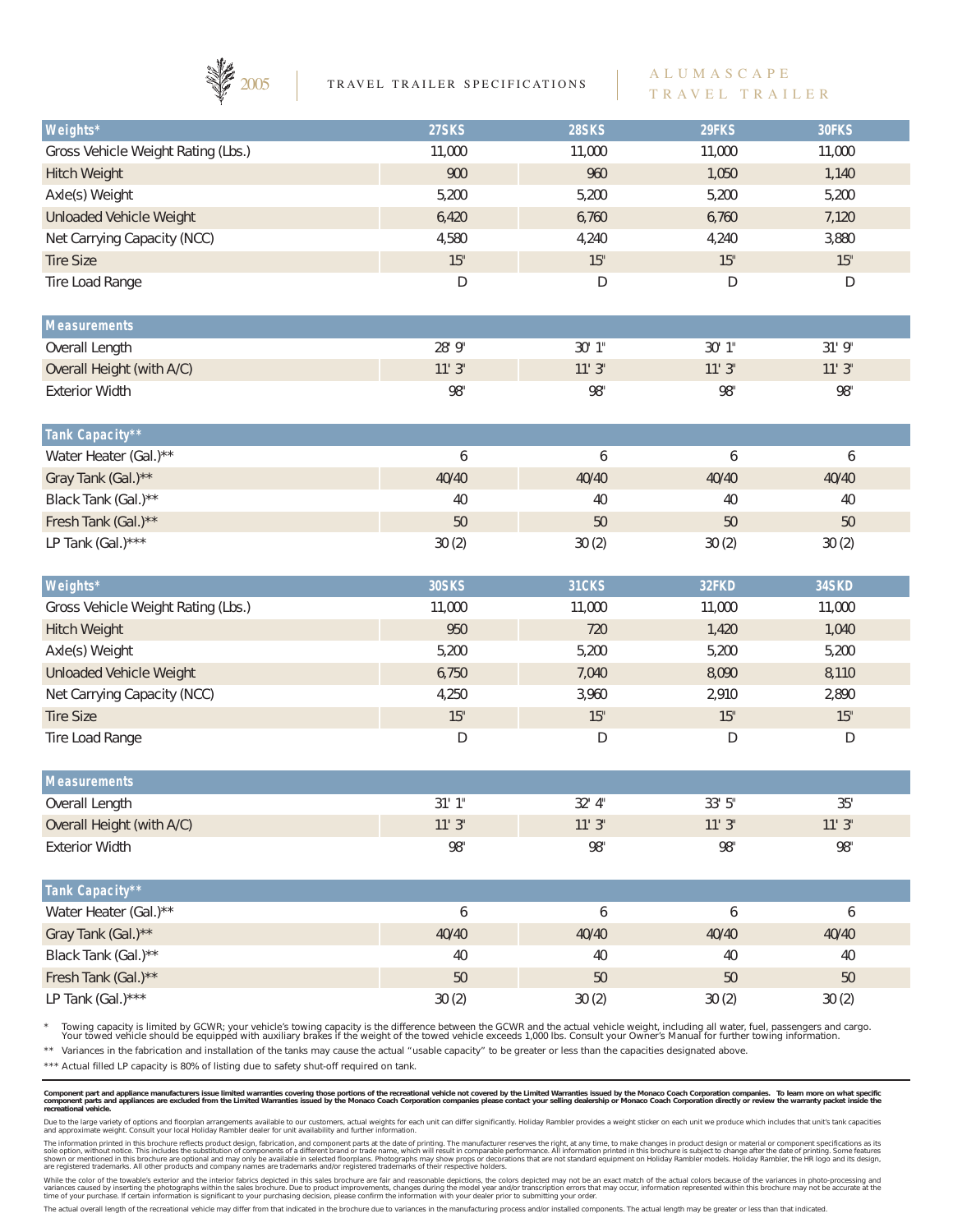![](_page_16_Picture_0.jpeg)

![](_page_16_Figure_3.jpeg)

CARPET

**PLANK FLOORING/LINOLEUM**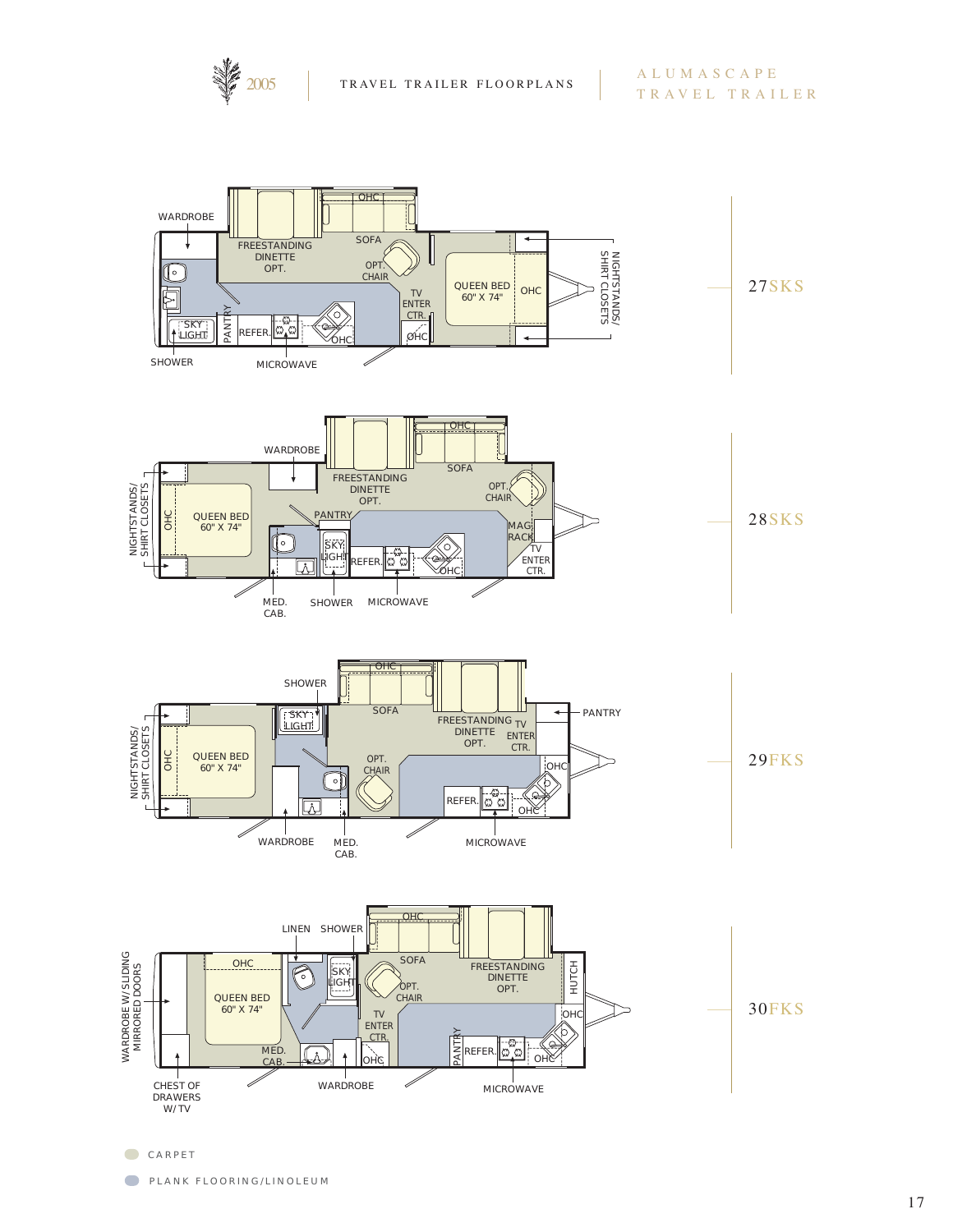![](_page_17_Picture_0.jpeg)

![](_page_17_Figure_3.jpeg)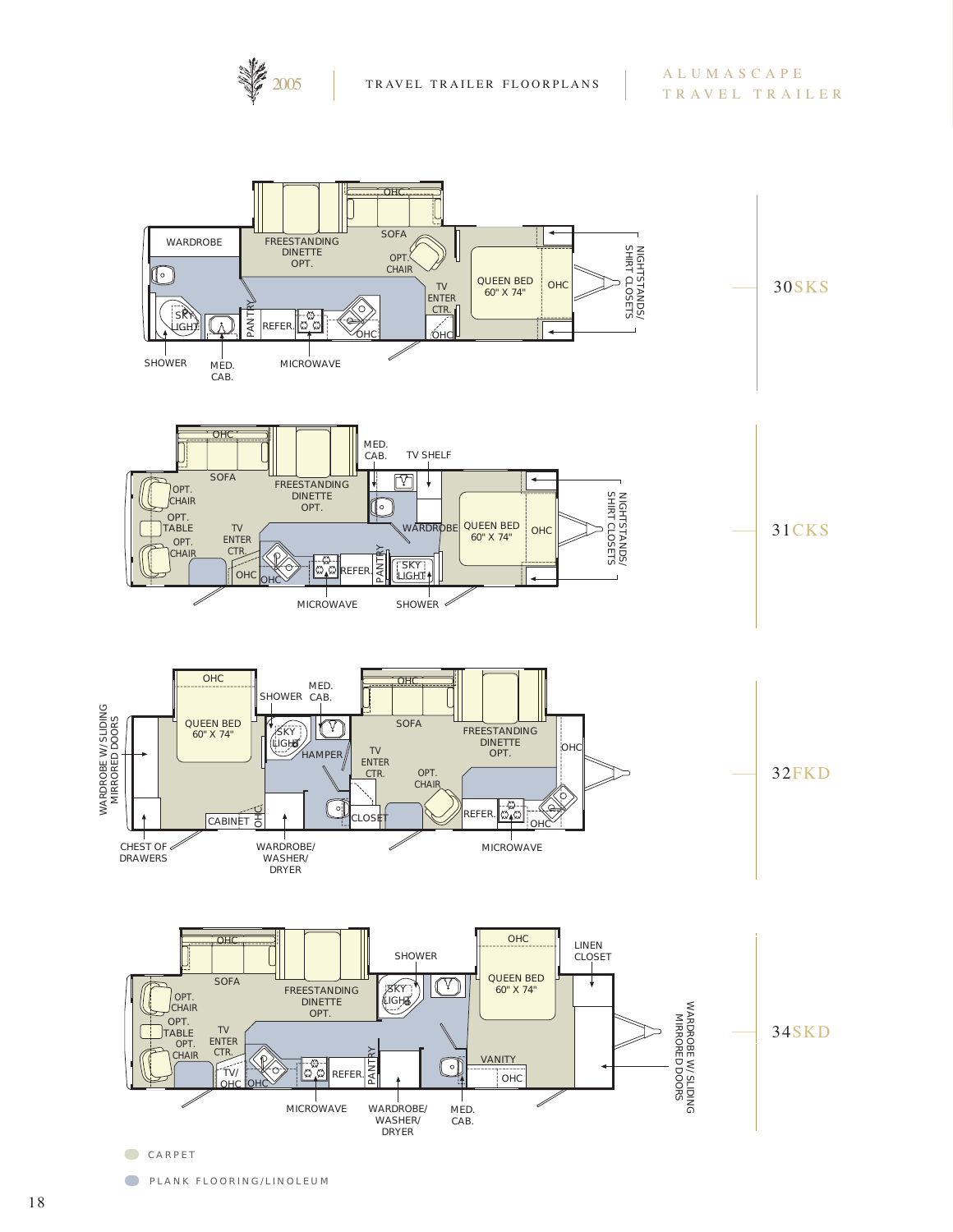![](_page_18_Picture_2.jpeg)

#### BODY AND FRAME CONSTRUCTION

#### STANDARD FEATURES

- Alumaframe® Superstructure
- E-Coated Frame
- Smooth .040 Aluminum Exterior Walls
- Front and Rear Molded Fiberglass Caps
- Large Rear Storage Door in Rear Cap (28SKS, 29FKS)  $\Box$
- Main Slide-Out House (6'-1" Head Room)
- 3/8" Foam Core, Thermal Barrier, Laminated Sidewall Structure
- 1-1/2" Steel Framed Sub-Floor
- Slide-Out Lock Down Arms
- Laminated 5/8" Sturdi-Wood Flooring
- Laminated Bath Deck (N/A: 35FLQ)
- Aluminum Roof Structure with Double I-Beam Roof Rafter 16" On-Center
- Brite Tek™ Exterior Roof Material
- Triple Vapor Barrier in Roof
- Hard Board Vinyl Ceiling
- Flat-Floor Slide-Out in Main Living Area
- Enclosed and Heated Underbelly
- Oversized Exterior Storage Door with Below-Floor Storage (N/A:  $35FLO$ )  $\Box$
- Frame-Mounted Entry Step
- Power Landing Jacks  $\sqrt{\phantom{a}$
- 5,200 Lb. Tandem Axles with Electric Brakes (N/A: 34RLT, 35FLQ, 35RLQ, 35SKT)
- 6,000 Lb. Tandem Axles with Electric Brakes (34RLT, 35FLQ, 35RLQ, 35SKT)
- Radial Tires
- Stylized Sport Wheels with Chrome Center Hub
- Adjustable Suspension System (29RKT Only)
- Pass-Through Storage (27SKS, 30SKS, 31CKS)
- Linear Actuator Slide-Out Mechanism
- Interior Height Increased to 7'
- Rear Ladder (N/A: 35FLQ)

#### **OPTIONS**

- $\cdot$  Bike Rack (N/A: 35FLQ)  $\sqrt{ }$
- Nev-R-Lube 5,200 Lb. Axles (N/A: 34RLT, 35FLQ, 35RLQ, 35SKT)
- Nev-R-Lube 6,000 Lb. Axles (34RLT, 35FLQ, 35RLQ, 35SKT)
- Nev-R-Lube Axles 7,000 Lb. Axle with Chrome Wheels (5 Total) (34RLT, 35FLQ, 35RLQ, 35SKT)
- Stabilizer Jacks (N/A with Quick Draw Leveling)
- Shock Absorbers
- Chrome Rims 4 Wheels, Included with 7,000 Lb. Axle Option
- Aluminum Rims 4 Wheels
- Spare Tire with Sport Wheel (Included with 7,000 Lb. Axle Option)
- Rear Ladder <sub>ward</sub>
- Quick Draw Electrical Leveling Rear (N/A with Stabilizer Jacks)  $\sqrt{ }$
- Wrap Storage Doors
- Cable Stow (N/A with CSA)
- Lighted Power Hitch Jack  $\Box$
- High-Gloss Gel Coat Fiberglass Sidewalls

#### APPLIANCES AND ACCESSORIES

#### STANDARD FEATURES

- 8 Cu. Ft. 2-Way Refrigerator
- $\cdot$  Microwave with Touch Control  $\sqrt{ }$
- High-Output 3-Burner Range with Oven
- Systems Monitor Panel on Range Hood (N/A: 29RKT, 34RLT)
- Bi-Fold Range Cover
- Telephone Jacks at Kitchen Table, Desk Area and Entertainment Center
- Telephone Jacks in Kitchen and Dinette  $\Box$

#### **OPTIONS**

- 10 Cu. Ft. 2-Way Refrigerator
- Roll-Out Pantry with Cabinet with 3 Baskets (N/A: 29RKT)
- Three-Burner Cooktop without Oven
- Convection Microwave
- Microwave One-Touch Control Comedia
- Outside Cooking Grill with Quick Disconnect (N/A: 29RKT, 31SKT, 34RLT, 35RLQ, 35SKT)
- 27" Color TV with Remote Living Area, TV Swivel Base Required  $(N/A: 29RKT, 31SKT)$
- 19" Color TV with Remote Living Area, TV Swivel Base Required (FW – 29RKT, 31SKT) (TT – 28SKS, 29FKS, 31CKS, 32FKD, 34SKD)
- 13" Color TV with Remote Control in Bedroom
- TV Swivel Base (FW Required Option for 19" and 27" TV Option) (TT – 28SKS, 29FKS, 31CKS, 32FKD, 34SKD with TV Option Only)
- Digital Satellite System with Stand
- Exterior Radio with CD Player
- Washer/Dryer Prep with 50 Amp Service (Requires 10 Gal. Water Heater) (FW – N/A: 31SKT) (TT – 32FKD, 34SKD)
- Vented Washer/Dryer Combo (FW N/A: 31SKT)
- (TT 32FKD, 34SKD)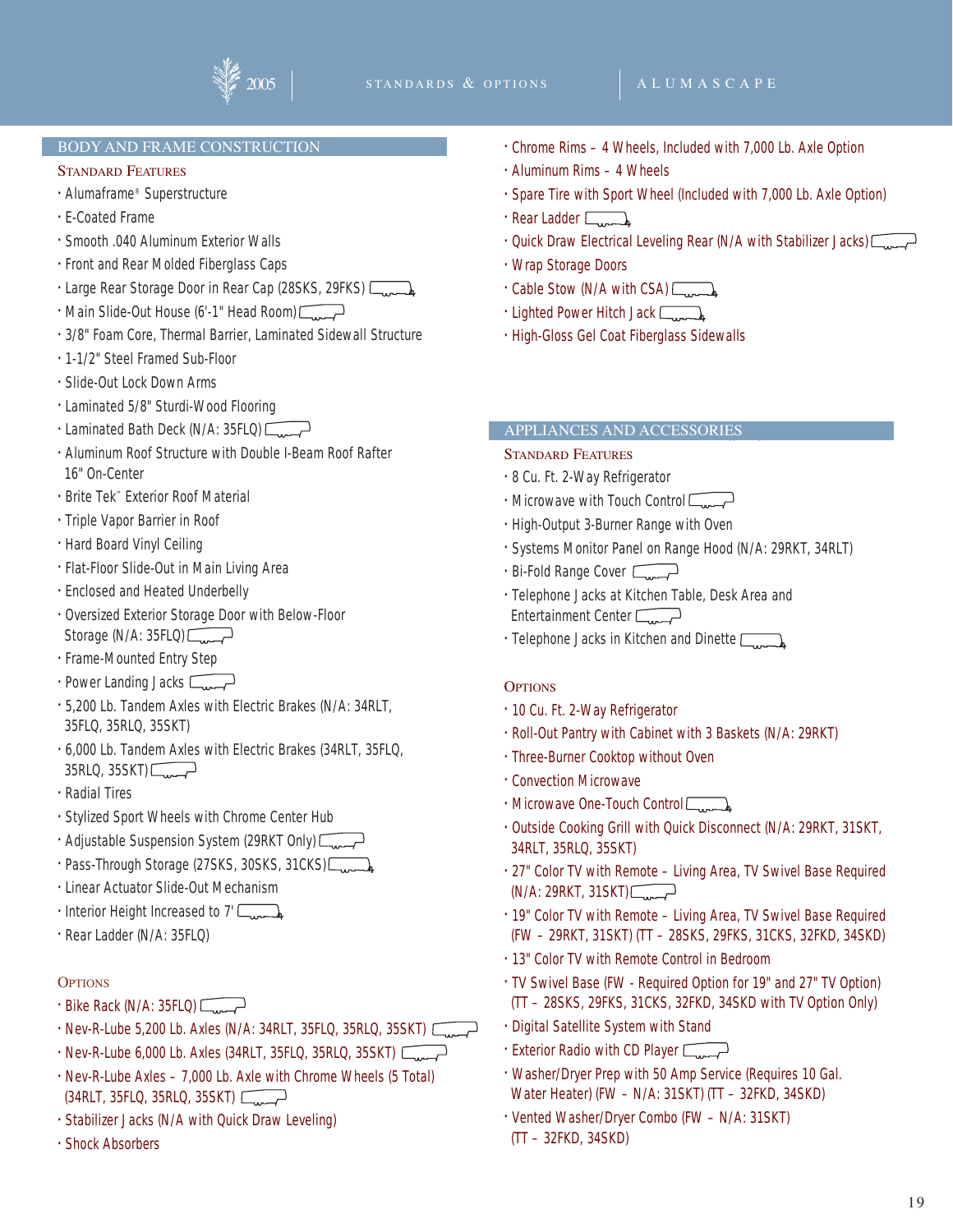![](_page_19_Picture_2.jpeg)

- Vented Washer/Dryer Stacked (FW N/A: 31SKT) (TT – 32FKD, 34SKD)
- $\cdot$  Bi-Fold Range Cover  $\Box$

#### **INTERIOR**

#### STANDARD FEATURES

- Vintage Oak Cabinets
- Raised Panel Cabinet Doors
- Raised Panel Refrigerator Door
- Decorative Slide-Out Room Fascia with Trim and Accents
- Laminate Countertop with Corian® Accent Edge (Galley and Lavatory)
- Galley and Lavatory Backsplash
- Kitchen Trash Can
- Kitchen Sink Cover
- Raised 6-Panel Woodgrain Passage Doors
- Workstation with Keyboard Drawer
- Low-Friction Roller Drawer Guides
- Mini-Struts on Top-Hinged Cabinets
- TV Shelf in Bedroom
- Toilet Tissue Holders
- Carpeting and Pad in Living Area, Hallway and Bedroom
- Utility Center by Entrance Door Slide-Out Switches, Key Hooks and Security Light Switches
- Linoleum in Kitchen, Bath and Entry
- Overhead Cabinets in Main Floor Slide-Out above Sofa (N/A: 35FLQ)
- Pantry/Closet at Front Entry Door with Adjustable Shelves (N/A: 29RKT, 31SKD, 31SKT, 34RLT)
- Magazine Rack in Stool Room Incorporated into Medicine Cabinet
- Wood Grain Double Doors in Washer/Dryer Cabinet, Hamper in Lavatory Base (FW – N/A: 31SKT) (TT – 32FKD, 34SKD)
- Wood Interior Grab Handle

#### **OPTIONS**

- Decors: Island Mulberry, Galleria, Mystic Seaport, Golden Heritage
- Kitchen Countertop Extension End of Countertop (29RKT, 31SKT, 32SKD, 35RLQ) (TT – N/A: 29FKS, 30FKS, 32FKD)
- Leaded Glass in Living Area Overheads
- Wilsonart® Plank Flooring in Kitchen/Entry

#### FURNITURE

#### STANDARD FEATURES

- Queen Bed with Shirt Closet and Nightstands (Nightstands N/A: 30FKS, 32FKD, 34SKD)
- Bedroom Chest of Drawers  $\sqrt{ }$
- Wardrobe Slide-Out (35FLQ)
- Wood Booth Dinette with End Door and Arched Back Cushions
- Bedspread
- Jackknife Sleeper Sofa with Bolsters
- Jackknife Sofa Slide-Out Roadside (35FLQ) $\Box$
- $\cdot$  Bar Stools (31SKD, 35FLQ) $\sqrt{2}$
- Magazine Table between Recliners (TT 31CKS, 34SKD) (FW – N/A: 29RKT, 30RKD)

#### **OPTIONS**

- Twin Beds with Nightstand (N/A: 30FKS, 32FKD, 34SKD)
- Curbside Jackknife Sofa Slide-Out (35FLQ)
- Hide-A Bed Sofa (N/A: 35FLQ)
- Hide-A Bed Sofa with Footrests (N/A: 35FLQ)
- Swivel Barrel Chair
- Fabric Swivel Rocker Recliner
- Ultra Vinyl Swivel Rocker Recliner Chair
- Freestanding Dinette Table with Hidden Leaf and 4 Chairs

#### ELECTRICAL SYSTEMS AND LIGHTS

#### STANDARD FEATURES

- Digital 12V Linear AM/FM with CD Player Stereo with 4 Speakers
- Decorative Wall Light with Swing Arm in Living Area
- Water Heater Switch
- Electrical Management System
- Porch Light
- 120V Exterior Receptacle
- Hitch Light
- Exterior Side Wall Turn Signal
- Disconnect and Battery Box
- Trunk Light
- $\cdot$  Bath Bar Light  $\Box$
- Cable TV/DSS/VCR Ready with Video Box

Available on Fifth Wheel Only

Available on Travel Trailer Only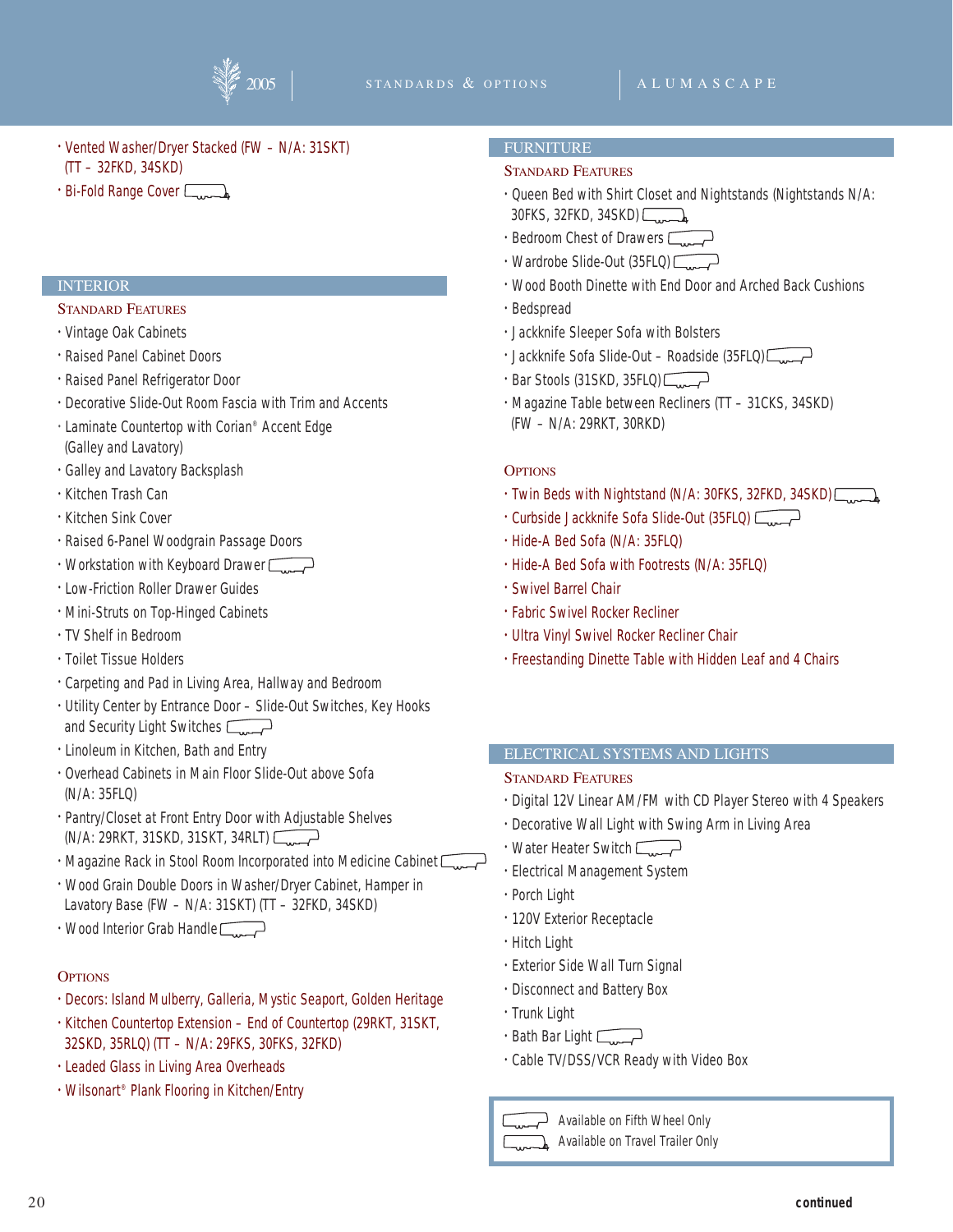![](_page_20_Picture_2.jpeg)

- 12V Receptacle Located in Kitchen
- TV Antenna with Cable Box
- Dual Exterior Cable/Satellite Receptacle

#### **OPTIONS**

- One 12V Deep Cycle Battery with Disconnect
- Two 12V Deep Cycle Batteries with Disconnect
- Solar Prep
- Fluorescent Lighting in Living Room and Kitchen
- Two Exterior Security Lights Individual Switches in the Utility **Center**
- 50 Amp Electrical Management Service (TT 32FKD, 34SKD)
- Generator Prep
- 5.5 kW Marquis Gold Onan® Generator  $\sqrt{2}$
- Digital 12V Linear AM/FM with CD/DVD Player Stereo with 6 Upgrade Speakers, Amp
- Exterior Radio with CD Player

#### PLUMBING AND LP SYSTEMS

#### STANDARD FEATURES

- High-Profile Single Handle Kitchen Faucet
- 6 Gal. LP Gas Water Heater with Electronic Ignition
- Brushed Nickel Shower Fixtures
- Fiberglass One-Piece Shower with Glass Door
- Water Management System (Includes Outside Shower)  $\sqrt{ }$
- Water Heater Bypass Kit
- Two 30 Lb. LP Tanks with Automatic Changeover and Cover
- Sewer Hose Storage with Hatch and Tube
- ABS Tub Shower (N/A: 30SKS, 32FKD, 34SKD)
- $\cdot$  Outside Shower
- Accordion Shower Door (N/A: 30SKS, 32FKD, 34SKD)
- Water Heater Switch inside Unit Lumb

#### **OPTIONS**

- No-Fuss Flush Holding and Tank Rinsing System
- 6 Gal. LP Gas/Electric Water Heater with Electronic Ignition
- 10 Gal. LP Gas/Electric Water Heater
- Fiberglass One-Piece Fiberglass Tub with Glass Door
- Water Filter System in Kitchen
- ABS Tub or Shower with Triple Pane Glass Shower Door (N/A: 30SKS, 32FKD, 34SKD)

#### HEATING, VENTS, AND AIR CONDITIONING

#### STANDARD FEATURES

- 30M BTU Hydroflame Electronic Ignition Furnace (N/A: 34SKD)
- 35M BTU Hydroflame Electronic Ignition Furnace (N/A: 34RLT, 35FLQ, 35RLQ, 35SKT) (TT – 34SKD)
- 40M BTU Hydroflame Electronic Ignition Furnace (34RLT, 35FLQ,  $35RLQ$ ,  $35SKT$ )  $\Box$
- In-Floor Ducted Heating System
- Insulated In-Roof Air Conditioning Ducts
- Manual Roof Vent
- 12V Roof Vent in Bathroom
- Wire Prep and Ducting for Second Air Conditioner with Optional 50 Amp Service  $\Box$

#### **OPTIONS**

- Ceiling Fan  $\Box$
- One Carrier 13,500M BTU Rooftop Air Conditioner with Remote Control
- One Carrier High-Capacity Rooftop Air Conditioner with Remote Control
- One Carrier High-Capacity Heat Pump Rooftop Air Conditioner with Remote Control
- Second Carrier 13,500M BTU Rooftop Air Conditioner with Remote Control
- Second Carrier High-Capacity Heat Pump Air Conditioner with Remote Control  $\Box$
- Attic Fan with Thermo and Rain Sensor with 2-Way Switch (Except Bath 1-Way Switch)

#### WINDOWS, DOORS AND AWNINGS

#### STANDARD FEATURES

- Dark Tinted Radius Windows
- Tinted Skylight in Bathroom
- 26" Radius Main Entrance Door with Anti-Skid Steps (27SKS)  $\Box$
- 26" Rear Entrance Door with Anti-Skid Steps (N/A with Twin Beds)  $(N/A: 27SKS, 30SKS)$
- 30" Radius Main Entrance Door with Anti-Skid Steps
- $\cdot$  Front Awning  $\Box$
- Window in Stool Room  $\sqrt{ }$
- Swing-Out Entry Door Handle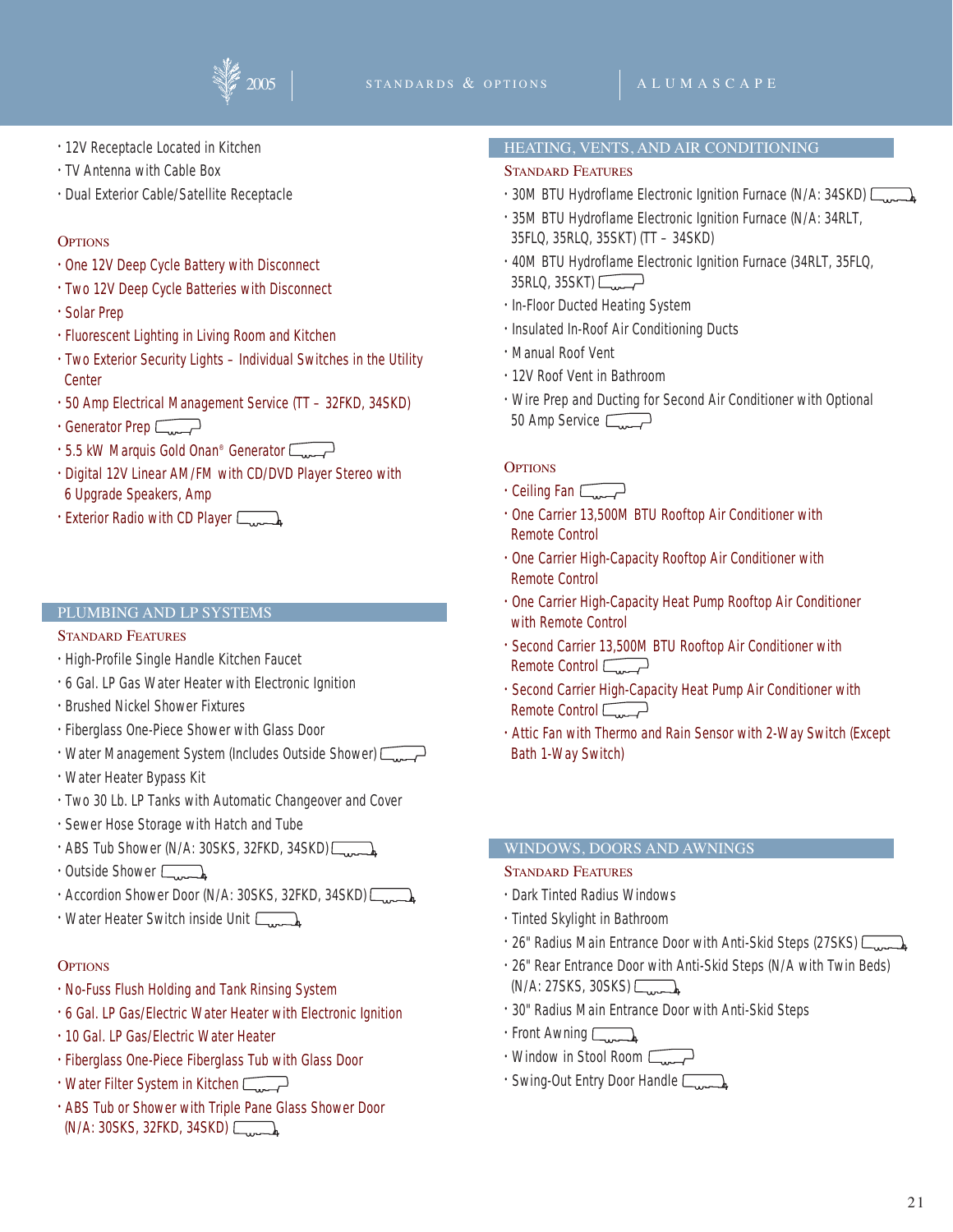![](_page_21_Picture_0.jpeg)

![](_page_21_Picture_2.jpeg)

#### **OPTIONS**

- Dual Pane Windows with Dark Tint
- Bay Window at Dinette
- Awning Option on All Slide-Out Houses
- Color-Coordinated Texturized Fabric Awning
- Swing-Out Entry Door Handle
- Bedroom Slide-Out Awning (32FKD, 34SKD)

#### WINDOW TREATMENTS

#### STANDARD FEATURES

- Living Room: Mini Blinds, Padded Valances and Lambrequins
- Rear Bay Window with Residential Style Vertical Blinds  $(N/A: 29RKT, 30RKD, 35FLO)$
- Kitchen: Mini Blinds and Valance
- Bathroom: Mini Blinds and Valance
- Bedroom: Mini Blinds and Soft Valances

#### **OPTIONS**

• Pleated Day/Night Blackout Shades in Living Area and Bedroom

#### FREE BONUS PACKAGE

#### FIFTH WHEEL

- Stabilizer Jacks
- Shock Absorbers
- Upgrade Stereo Player
- No Fuss Flush
- •10-Gallon Water Heater
- Patio Awning
- Swing-Out Entry Door Handle
- High-Capacity Air Conditioner with Remote

#### TRAVEL TRAILER

- Stabilizer Jacks
- Shock Absorbers
- Upgrade Stereo Player
- No Fuss Flush
- •10-Gallon Water Heater
- Patio Awning
- Swing-Out Entry Door Handle
- High-Capacity Air Conditioner with Remote

#### SAFETY FEATURES

#### STANDARD FEATURES

• Fire Extinguisher

- Deadbolt Lock on Entrance Door
- 120V GFI Protected Outlets
- Breakaway Switch
- LP Gas Detector
- Smoke Detector
- Egress Window
- Safety Glass
- Safety Chains Lumb
- Plug Guard for 12V Cord  $\Box$

![](_page_21_Picture_50.jpeg)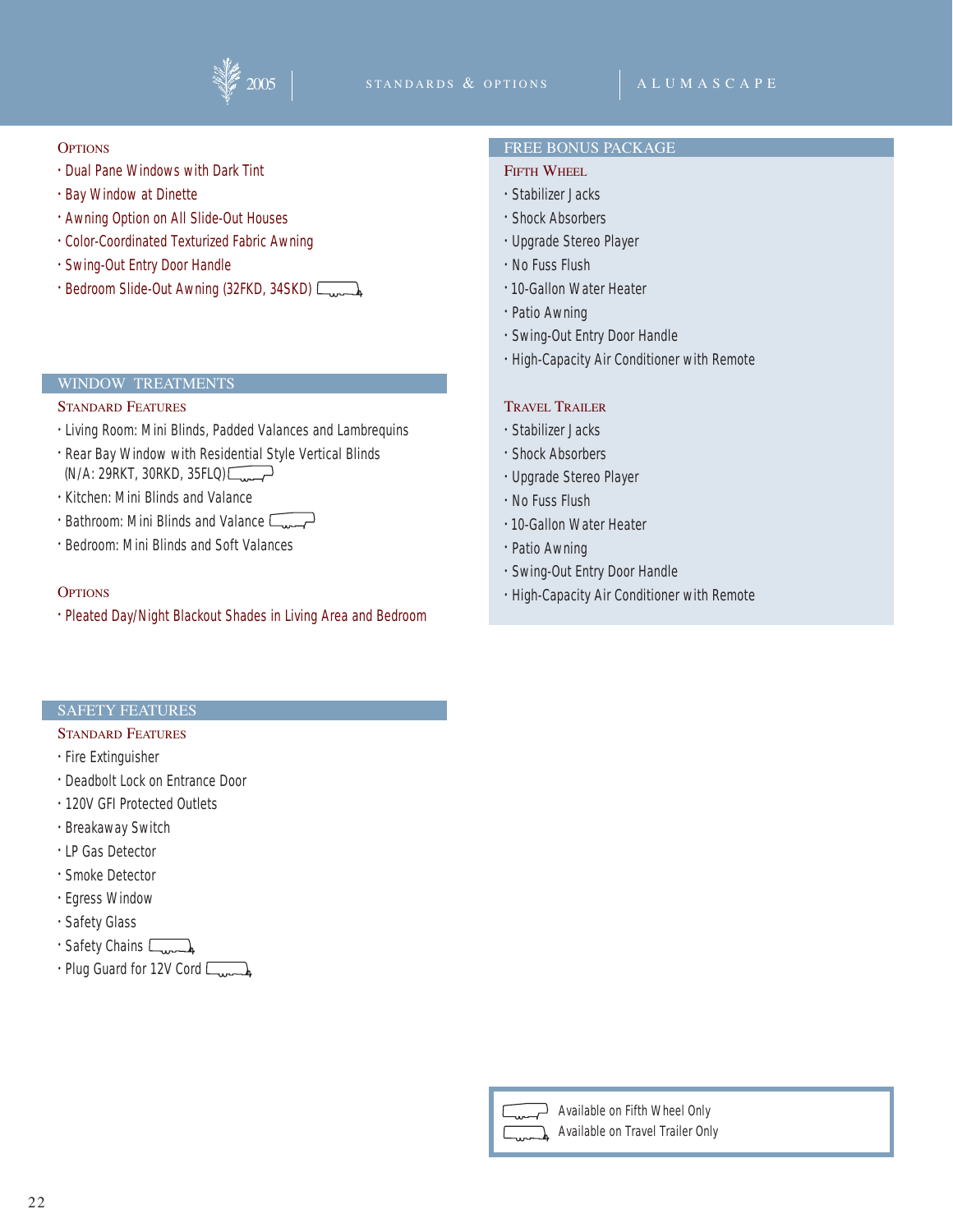![](_page_22_Picture_0.jpeg)

#### IT'S ALL ABOUT BUILDING A LASTING RELATIONSHIP.

![](_page_22_Picture_2.jpeg)

#### WELCOME TO THE FAMILY ADVANTAGE.

What is the Family Advantage? It's all the ways we put the strength of our family to work for yours. It's the unmatched level of teamwork, expertise and combined experience of all our companies.

It's our ability to respond rapidly to our owner's needs, with new features and technologies. And it's our commitment to value and to giving you more RV for your money.

The most important aspect of the Family Advantage is being there when you need us. Our staff is available 24/7/365 to help you with virtually any situation that may arise — with troubleshooting, operational instruction or facilitating repairs at the nearest of our 350 nationwide service centers.

In addition, you will be enrolled in our Owner Advantage Roadside Assistance Program free of charge for your first year of ownership providing additional emergency assistance, including towing, tire repairs and many more services around the clock. No matter where you are, someone is standing by to talk with you 24 hours a day  $-$  to help you get the most from your time on the road.

In short, when you purchase an RV from Monaco Coach Corporation, you get a wider array of benefits than any other manufacturer can offer. To see it all for yourself, call 1-800-634-0855 or 1-800-650-7337. We'd love to meet you Monday through Friday for a tour of one of our state-of-the-art production facilities in Oregon or Indiana.

![](_page_22_Picture_9.jpeg)

NATIONWIDE AND GROWING .

#### OWNER ADVANTAGE ROADSIDE ASSISTANCE PROGRAM

At no charge to you in your first year of ownership, we offer an extensive support program that provides complete roadside assistance and special motor club benefits that follow you wherever your travels take you. This coverage also includes one additional family vehicle at no extra charge! Highlights include towing, tire repairs, fuel delivery, lock-out service, service appointment assistance, trip interruption coverage and much more.

### WARRANTIES

12 MONTH basic limited warranty

5 YEAR limited warranty on aluminum or steel frame structure of sidewall and roof